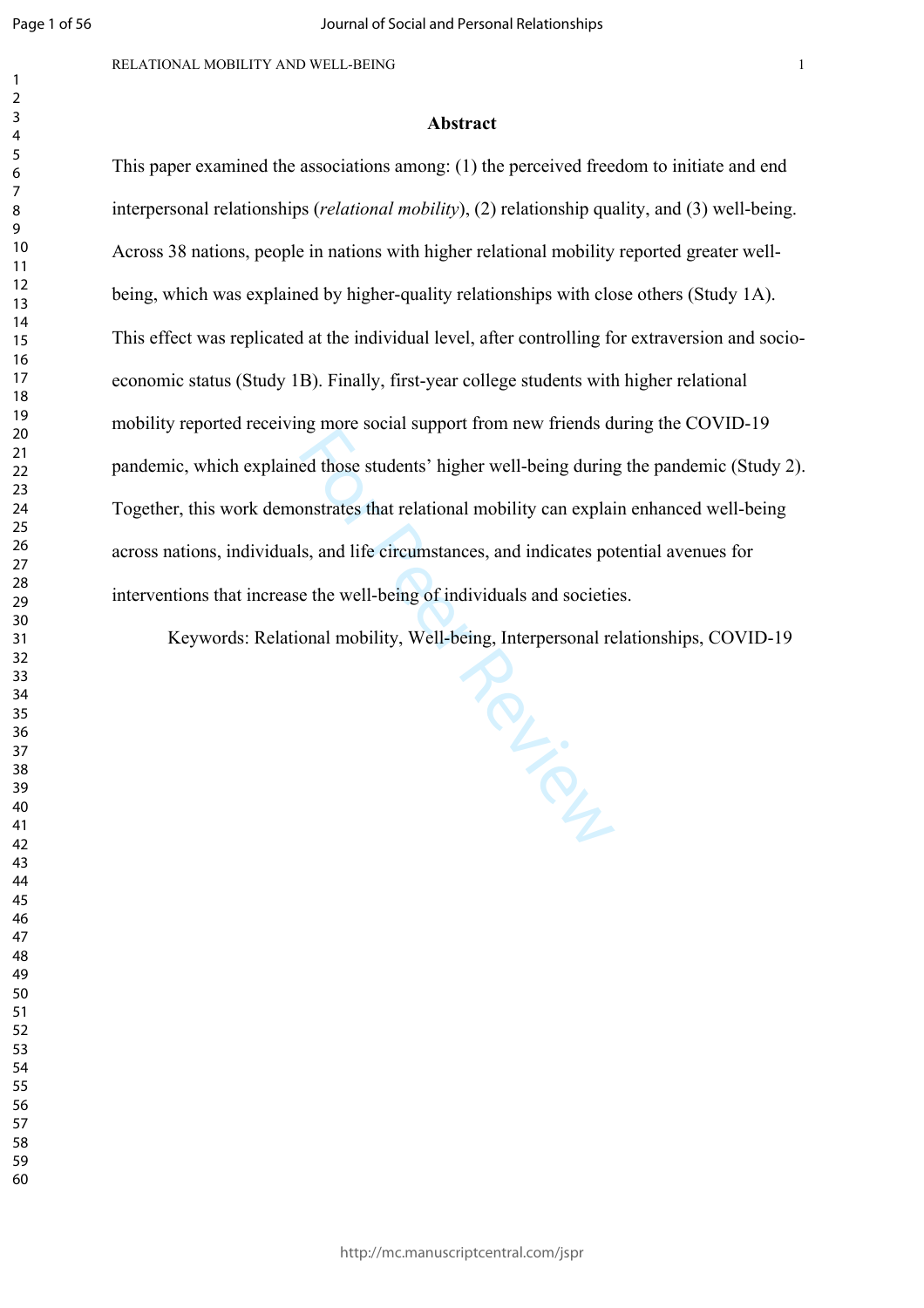# **The role of relational mobility in relationship quality and well-being**

Let's suppose that there are two towns. In one town, it is easy to make new friends, acquaintances, and romantic partners. Its residents always have the opportunity to meet new people, and can easily end relationships that they do not want to maintain. In contrast, in the other town, social interactions are limited to one's pre-existing friends and family members. It is difficult to meet new people, and it is hard to terminate any pre-established relationships; relationships in this town are fixed and stable.

d the answer remain the same under crisis<br>re social and emotional support from their<br>nvestigated these questions, focusing on th<br>freedom of initiating and terminating relation<br>shiped that relationship quality predicts well Which town's residents would, on average, enjoy higher quality relationships, and higher well-being? Would the answer remain the same under crisis circumstances, when it is crucial for people to secure social and emotional support from their relationship partners? In the present research, we investigated these questions, focusing on the concept of *relational mobility*––the perceived freedom of initiating and terminating relationships (Kito et al., 2017; Yuki et al., 2007; Yuki & Schug, 2012)—and its role in relationship quality and well-being. Prior research has reported that relationship quality predicts well-being, and that relational mobility is associated with relationship quality. However, the direct associations among relational mobility, quality of relationships, *and* well-being are understudied, and the effect of crisis circumstances on these associations has not been examined. Below, we will first discuss the pre-established associations between relationship quality and well-being, then discuss previous studies on relational mobility.

#### **Relationship quality is associated with well-being**

A large body of prior work has revealed that relationship quality is one of the strongest predictors, if not *the* strongest predictor, of well-being (Argyle, 1987; Demir, 2008; Ilardi et al., 1993; Kasser & Ryan, 1999; Myers, 1999; Patrick et al., 2007). Higher quality relationships are associated with higher levels of resilience across the lifespan (Mikulincer & Florian, 1998), feelings of security (Collins & Miller, 1994; Patrick et al., 2007), health and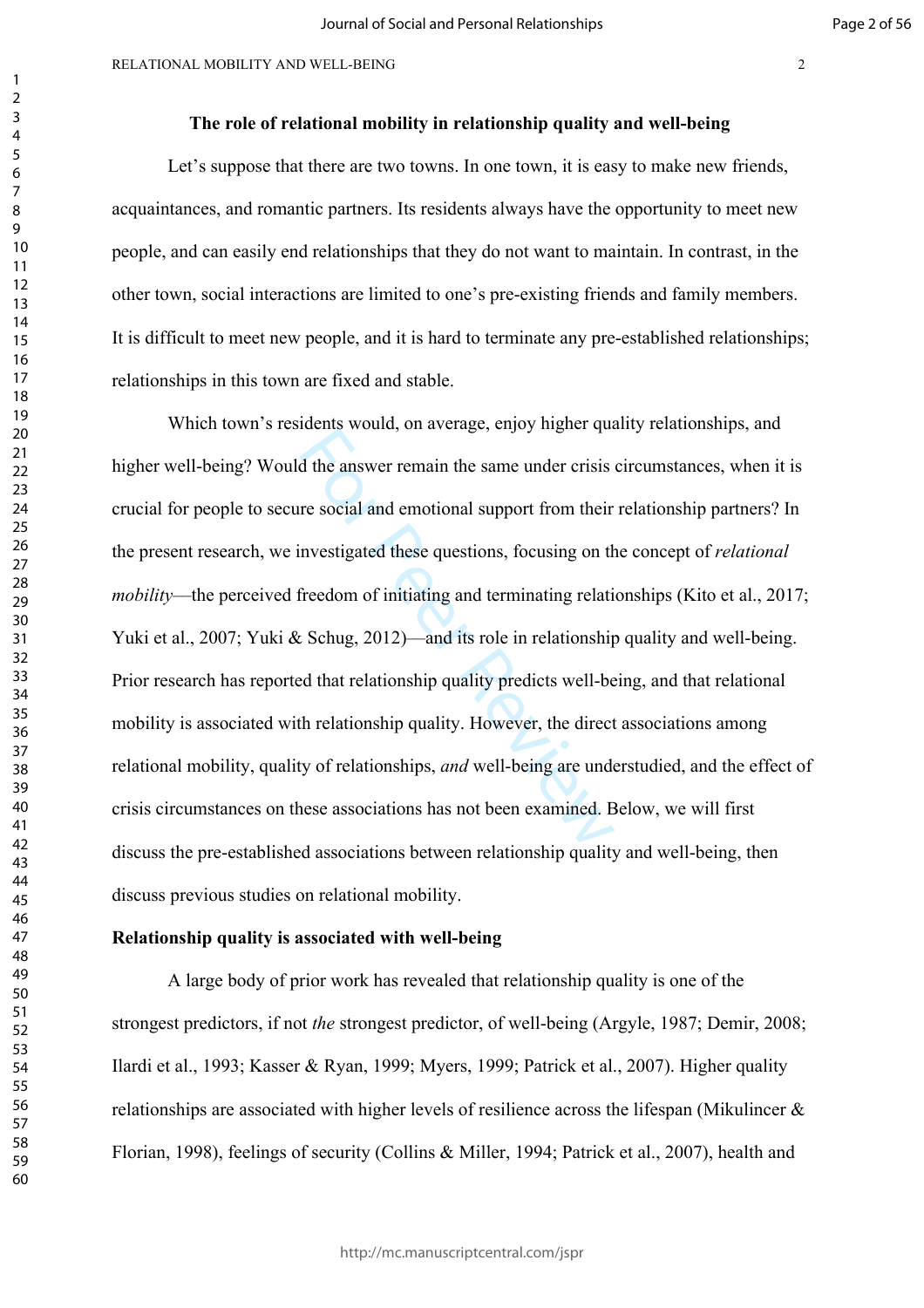$\mathbf{1}$  $\overline{2}$  $\overline{3}$  $\overline{4}$  $\overline{7}$ 

adjustment (Baumeister & Leary, 1995; Holt-Lunstad et al., 2010), and overall well-being (Briditt & Antonucci, 2007; Nezlek, 2000; see Ryan & Deci, 2001 for a review).

Relationship quality also matters for well-being under crisis circumstances (Cobb, 1976), because relationship partners are important sources of social and emotional support in times of need (Lakey & Orehek, 2011; Ognibene & Collins, 1998). The amount of social support that people receive, or expect to receive, from others is associated with decreased psychological and somatic symptoms both on and after stressful days (Delongis et al., 1988), less emotional distress and better work adjustment after hospitalization (Porritt, 1979), fewer psychological and behavioral symptoms of stress after a nuclear accident (Fleming et al., 1982), and decreased anxiety and depressive symptoms during the COVID-19 pandemic (Grey et al., 2020; Lee & Waters, 2021; Özmete & Park, 2020; Skalski et al., 2021).

For Peer Revise and depressive symptoms during the C<br>
Waters, 2021; Özmete & Park, 2020; Ska<br>
question, however, whether there is an env<br>
between relationship quality and well-being<br>
e perceives many opportunities to chang It is still an open question, however, whether there is an environmental antecedent to this positive association between relationship quality and well-being—specifically, whether an environment where one perceives many opportunities to change one's relationships (vs. fewer opportunities) better supports the emergence of high relationship quality and high wellbeing. Previous research has found that relational mobility critically shapes relationship quality, providing initial insight into this question.

# **Relational mobility is associated with relationship quality**

Relational mobility captures variation in the amount of flexibility in interpersonal relationships and networks (Kito et al., 2017; Yuki et al., 2007; Yuki & Schug, 2012). As described above, in certain societies, people perceive greater freedom to choose their relationship partners (high relational mobility). In other societies, relationships with friends, romantic partners, and family members are largely fixed, and opportunities to change these relationships are limited (low relational mobility). A variety of psychological features are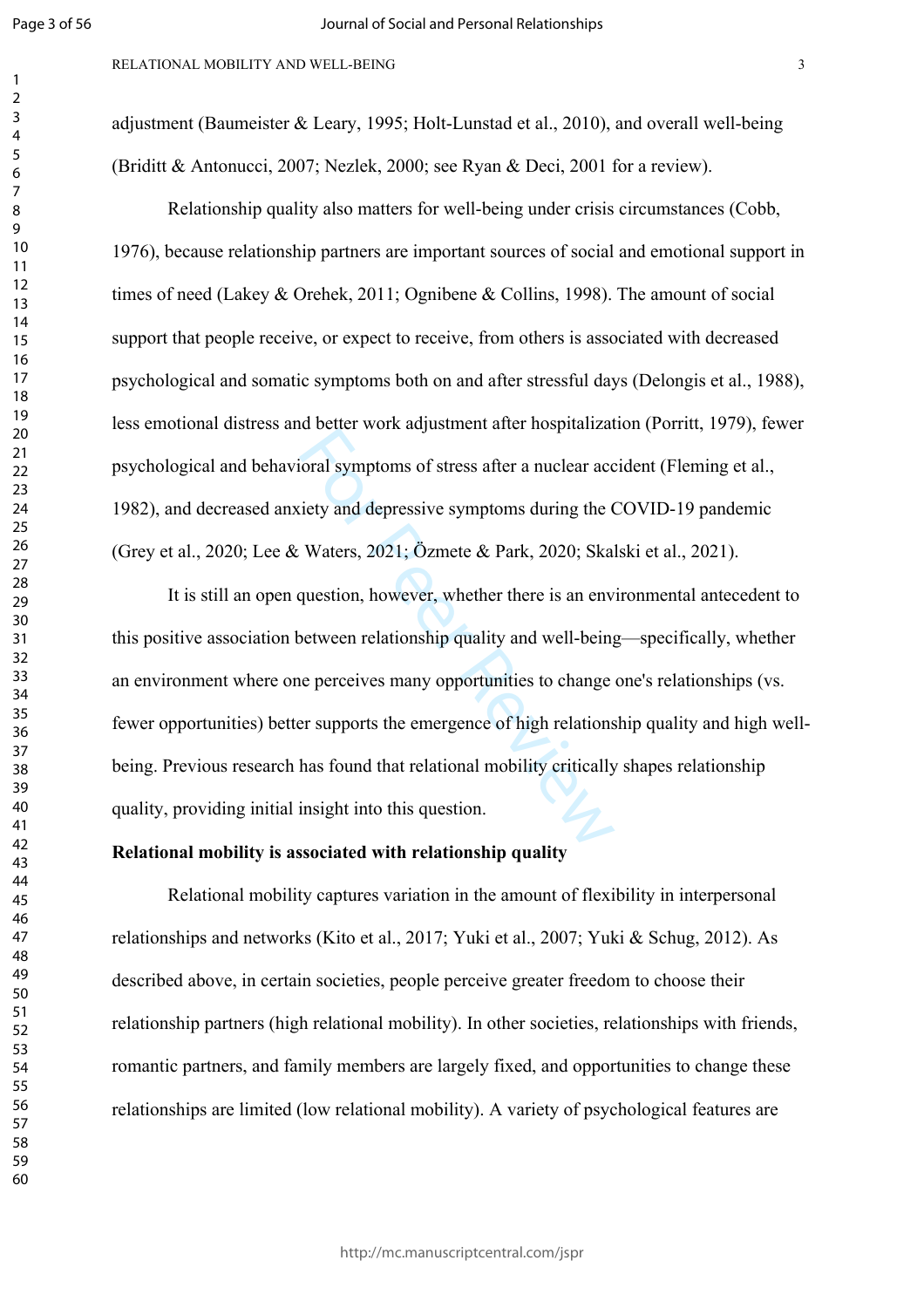People who perceive higher relational mobility around them are more likely to provide social support to friends (Chen et al., 2012; Kito et al., 2017), self-disclose (i.e., reveal private information) to close others (Schug et al., 2010), express divergent opinions with others (Li et al., 2016), and are less anxious about social rejection (Li et al., 2015; Lou & Li, 2017; Sato et al., 2014). People higher on relational mobility also report higher intimacy with romantic partners (Yamada et al., 2017). On the national level, people from nations characterized by high relational mobility (vs. low relational mobility) report having higher quality relationships with friends and partners (Thomson et al., 2018), and having friends who share similar personalities, hobbies, and behaviors to them (Schug et al., 2009).

aranche (Tannada et an, 2017). On the national<br>high relational mobility (vs. low relational<br>ps with friends and partners (Thomson et a<br>personalities, hobbies, and behaviors to th<br>nal mobility influence relationship quality How does relational mobility influence relationship quality? Past work has found that relational mobility is associated with more frequent gift-giving between couples (Komiya et al., 2019) and greater passion toward one's romantic partners (Yamada et al., 2017). The presumed freedom of social partners to look for alternatives may motivate people to prevent their partners from leaving, which may manifest as greater investment in relationships and higher relationship quality (Thomson et al., 2018). Relatedly, the freedom to choose relationships may facilitate the termination of low-quality relationships, and the formation of new, higher-quality relationships that are better suited to one's current needs.

# **The links between relational mobility, relationship quality, and well-being merit further examination**

The strong prior evidence about the links between relationship quality and well-being, and between relational mobility and relationship quality, promotes another question: is relational mobility also associated with well-being, and does relationship quality explain this association? Although partially supported by some previous works (Lee et al., 2019; Zhang &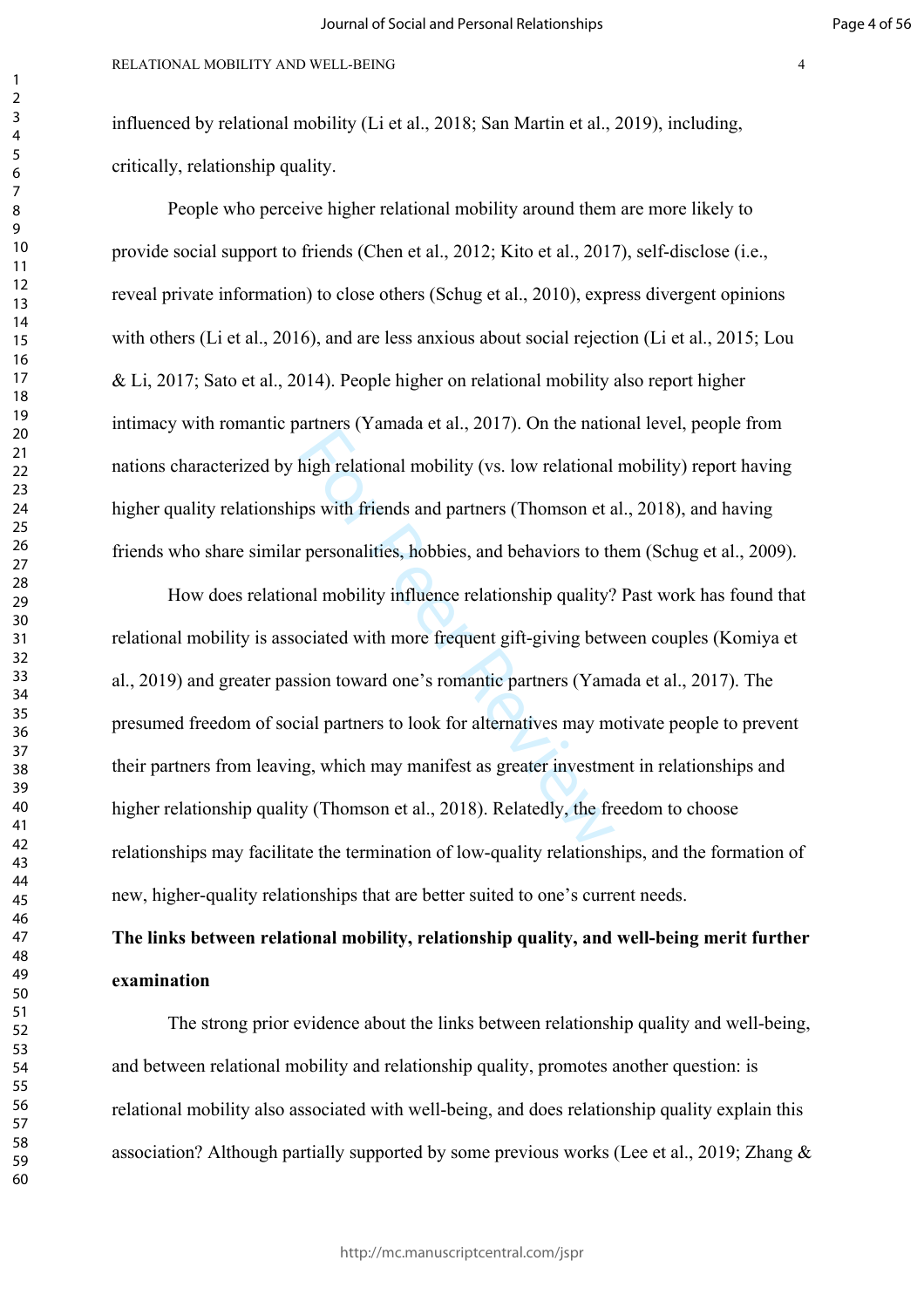$\mathbf{1}$  $\overline{2}$  $\overline{3}$ 

#### RELATIONAL MOBILITY AND WELL-BEING

the vert complement of the association where the vert focused on increasing the vert focused on increasing the relationship partners. High relational moloconjunction with a motivation to increase motivation to decrease neg Zhao, 2021), the evidence so far is mixed. One study manipulated relational mobility in the laboratory by using a priming task, asking participants to recall an extended interaction with a stranger (high relational mobility) or with a family member (low relational mobility). Priming high (vs. low) relational mobility did not lead participants to report higher levels of happiness (Yuki et al., 2013, Study 3), potentially because of the confounding effect of familiarity in the low relational mobility condition which might boost happiness (Zhang & Zhao, 2021). Another group of researchers (Lee et al., 2019) reported a positive association between perceived relational mobility and well-being, but this association was qualified by participants' social motivation: whether they were focused on increasing positive experiences (e.g., deepening relationships), or decreasing negative experiences (e.g., avoiding disagreements), with their relationship partners. High relational mobility was associated with higher well-being only in conjunction with a motivation to increase positive experiences; when accompanied by a motivation to decrease negative experiences, high relational mobility was associated with lower well-being and higher depressive symptoms instead. Importantly, this study did not assess relationship quality, which is enhanced by a focus on positive experiences in relationships (Impett et al., 2010; Kuster et al., 2017), and thus might mediate this qualification effect.

Thus, the link between relational mobility and well-being, and the potential mediating role of relationship quality, merit further examination. In addition, to our knowledge, there is little prior work that investigates the association between relational mobility and the amount of social support received during a crisis. We aimed to address these gaps in the literature by investigating the associations among relational mobility, relationship quality, and well-being, both in a general context and in the crisis context of the COVID-19 pandemic.

**Relational mobility, relationship quality, and well-being: Two alternatives**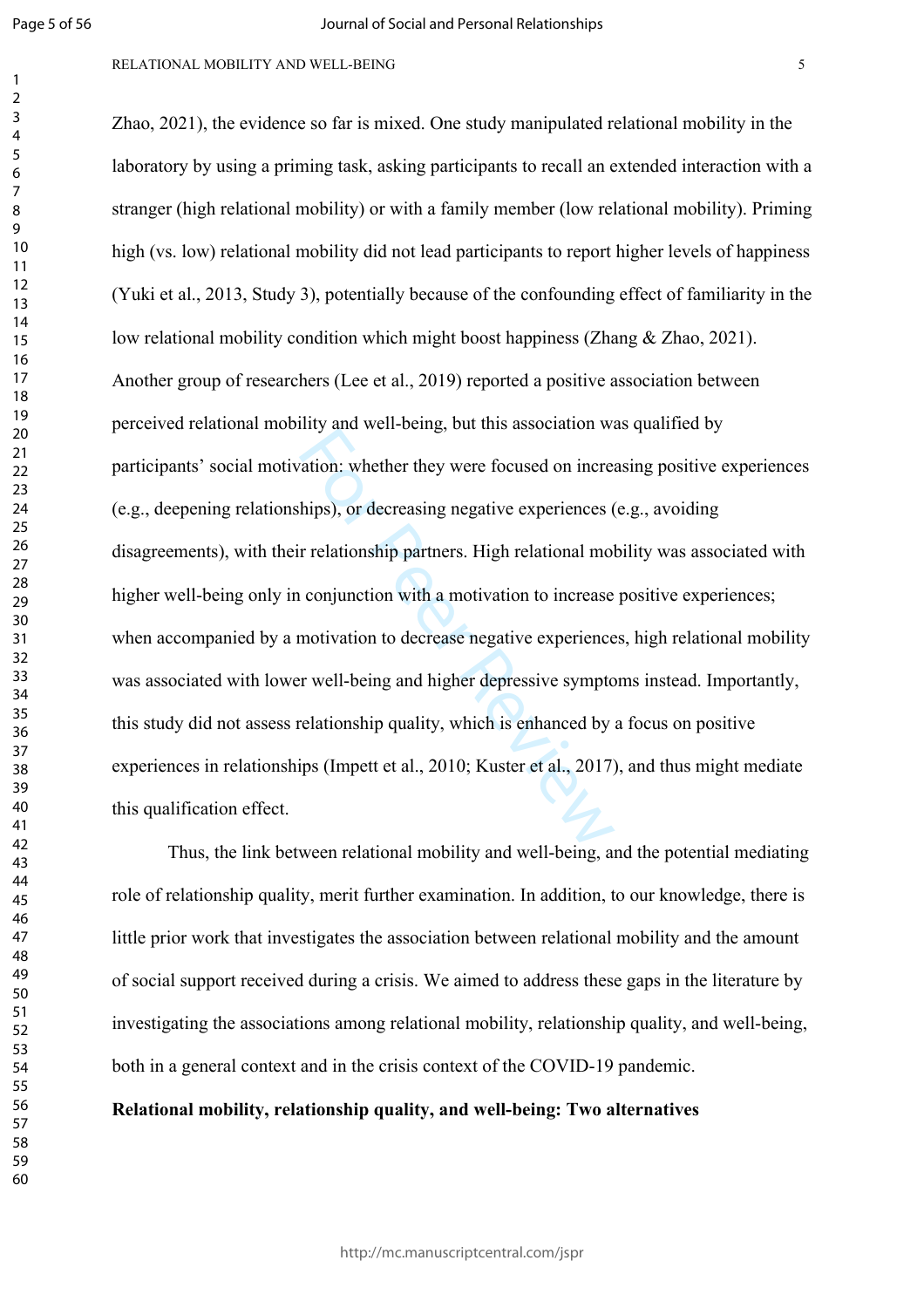#### RELATIONAL MOBILITY AND WELL-BEING 6

For Peer Reviewing, 1979, suppose the case of the support (Brown et al., 1986; Lakey & Or<br>fic hypotheses for crisis circumstances are<br>bility (vs. those with lower relational mobility the crisis, and (2) this association w We suggest two opposing hypotheses regarding the association between relational mobility and well-being. One possibility is that high relational mobility contributes to higher well-being via higher relationship quality. These associations may emerge not only under general circumstances, but also under crisis circumstances. For instance, people with high relational mobility may have more opportunities to build new relationships with others who are physically and psychologically close to them––such as those who are having a similar crisis experience. In crisis circumstances, close relationships can foster empathy and enhance one's ability to cope (Carkhuff, 1969; Porritt, 1979; Snyder & Pearse, 2010), being an important source of social support (Brown et al., 1986; Lakey & Orehek, 2011; Ognibene & Collins, 1998). Our specific hypotheses for crisis circumstances are as follows: (1) people with higher relational mobility (vs. those with lower relational mobility) will experience greater well-being during the crisis, and (2) this association will be mediated by greater support from new relationships.

An alternative possibility should be considered, however, given potentially increased investment in relationships in high-relational mobility contexts. Relationships are often costly, in that they involve investments of time and effort that ultimately benefit one's partner at a cost to oneself (Brown & Brown, 2006). Such costs may be magnified in people who perceive higher relational mobility, as they may invest extra effort in their relationships to prevent their partners from leaving (Komiya et al., 2019; Thomson et al., 2018). These increased costs may sour one's experiences in the relationship and contribute to lower wellbeing in people with higher relational mobility, compared to those with lower relational mobility.

The tendency to overinvest in relationships may be especially taxing under crisis circumstances, when people have limited resources. Moreover, the fear and anxiety that people experience under crisis may lead them to stick to familiar partners (Greenberg &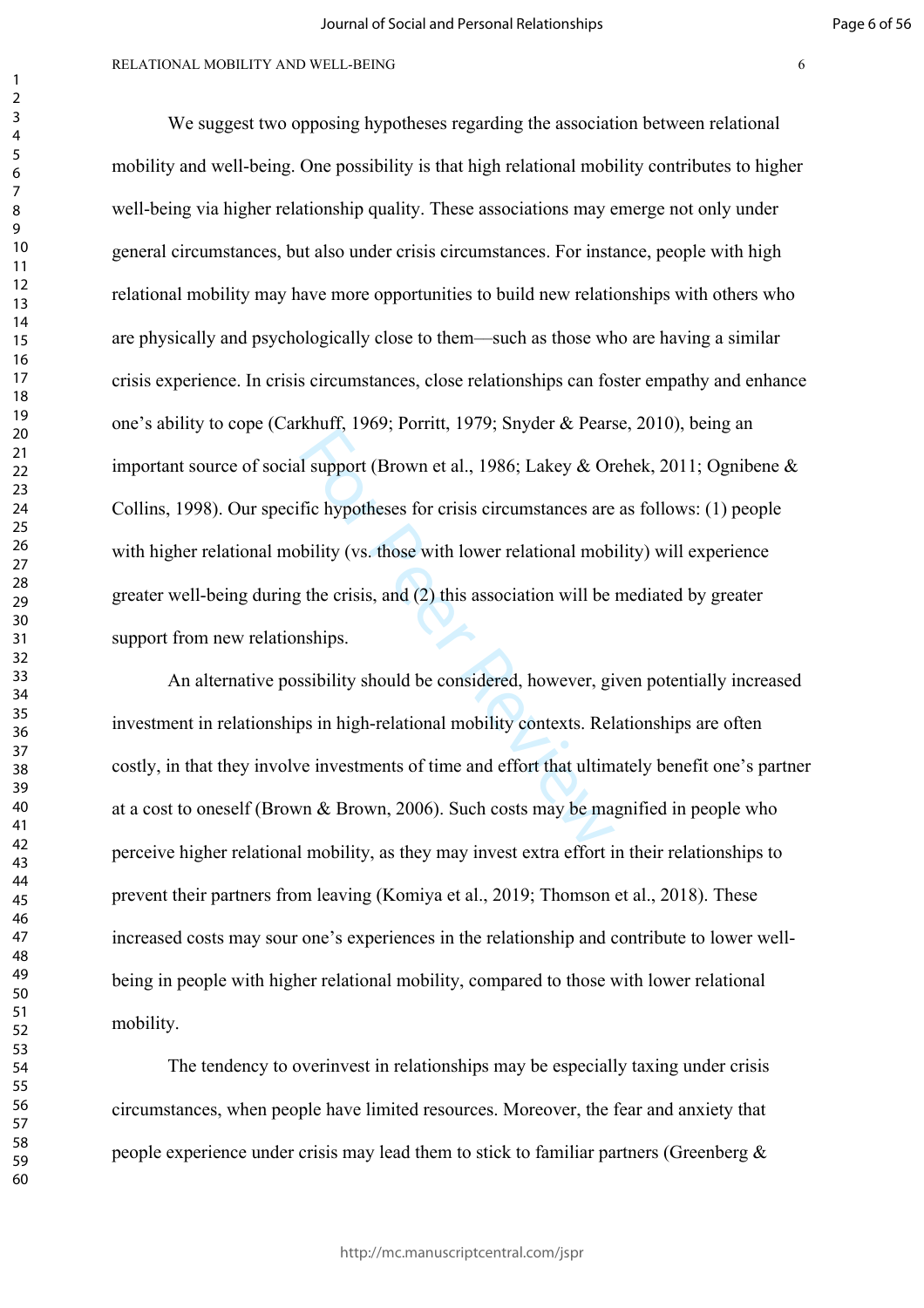$\mathbf{1}$  $\overline{2}$  $\overline{3}$  $\overline{4}$  $\overline{7}$ 

#### RELATIONAL MOBILITY AND WELL-BEING

Kosloff, 2008) and increase their commitment to pre-existing relationships (Florian et al., 2002; McManus et al., 2020, 2021). Thus, in crisis contexts, the amount of social support that people receive from newer social partners may decrease, as those partners focus on their own pre-existing relationships. People with high relational mobility would be more vulnerable to this since they are more likely to initiate short-term relationships (Thomson et al., 2018, Table S6). Specifically, the alternative hypotheses for crisis circumstances are as follows: (1) people with lower relational mobility will experience greater well-being under crisis, and (2) this association will be mediated by greater support from old relationships.

# **The current study**

earch, we examined: (1) whether there is a<br>arch, we examined: (1) whether there is a<br>ility and reported well-being, and (2) whetl<br>ity of interpersonal relationships. Study 1*A*<br>nalyzing data from 38 countries; Study 1B<br>na In the present research, we examined: (1) whether there is an association between perceived relational mobility and reported well-being, and (2) whether this association can be accounted for by the quality of interpersonal relationships. Study 1A investigates this model at the national level, by analyzing data from 38 countries; Study 1B investigates this model at the individual level, by analyzing data from participants within the same country. We hypothesized that higher relational mobility would be associated with higher well-being (Hypothesis 1A), and that relationship quality would mediate this association (Hypothesis 1B), i.e., there would be a significant indirect effect of relational mobility on well-being via relationship quality.

Furthermore, Study 2 investigates: (3) whether these associations persist in the context of the COVID-19 pandemic, and (4) whether they persist across different relationship lengths (long-standing relationships vs. recently formed relationships). Study 2 honed in on a specific facet of relationship quality—the amount of social support received—as social support has been found to critically enhance well-being in crisis contexts (Leavy, 1983; Sammarco et al., 2001; Söllner et al., 1999), and is highly associated with overall relationship quality (Cutrona et al., 2005; Gurung et al., 1997). We recruited a sample of first-year college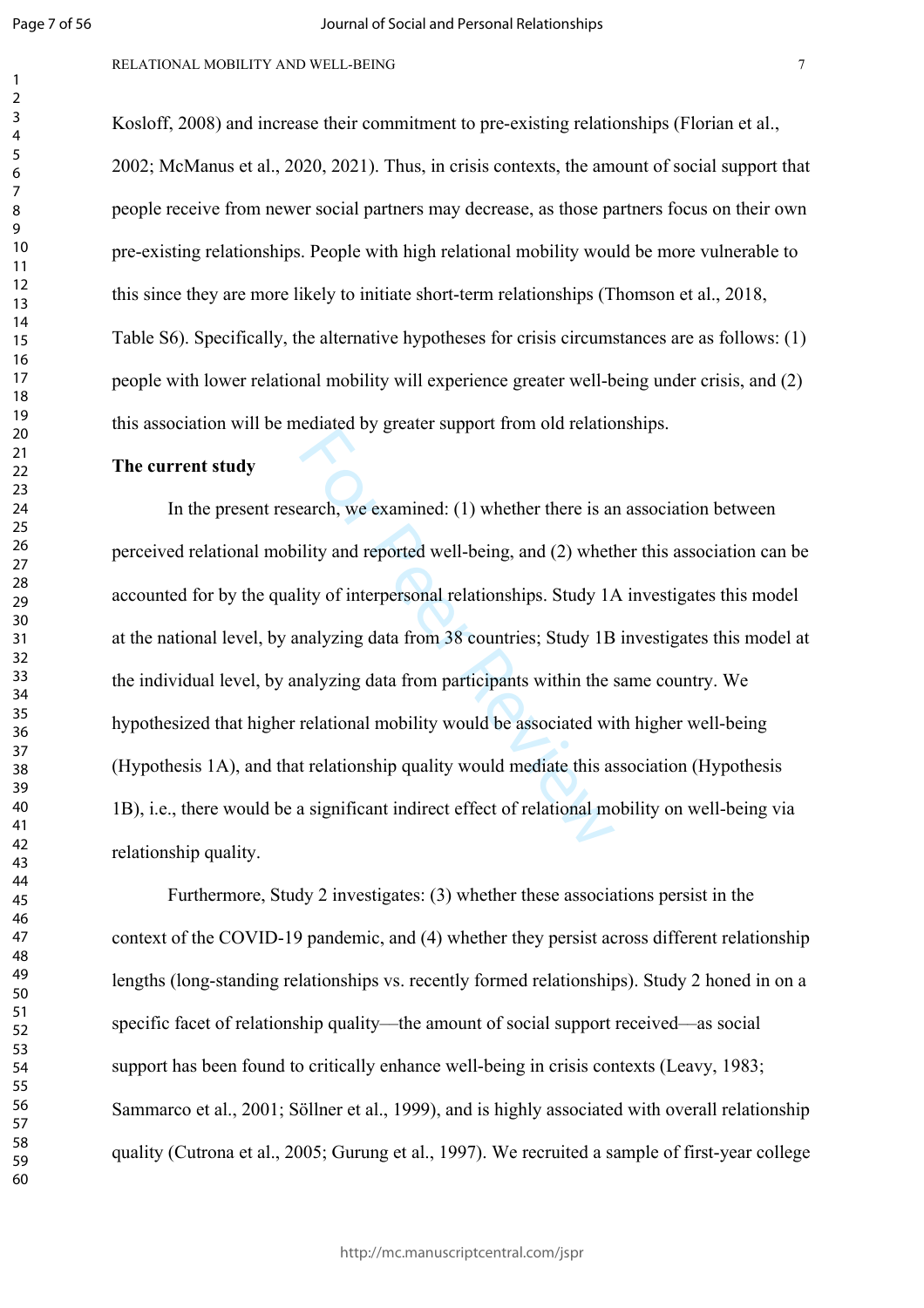students, and measured their relational mobility (pre-pandemic), the degree of support they received from pre-college friends and from college friends during the pandemic, and their well-being during the pandemic. Study 2 assesses two competing hypotheses. On the one hand, as in ordinary times, high-relational-mobility students may report higher well-being during the pandemic, due to higher levels of support from new friends (Hypothesis 2A). On the other hand, unlike in ordinary times, low-relational-mobility students may report higher well-being during the pandemic, due to higher levels of support from old friends (Hypothesis 2B).

# **Study 1A**

Study 1A<br>
Study 1A<br>
examined whether people in societies (definiting<br>
the people in societies (definition is mediated by relationship quality (Hy<br>
at the national level for two reasons. First,<br>
veloped to explain societal In Study 1A, we examined whether people in societies (defined as nations in this study) characterized by high relational mobility tend to report higher levels of well-being, and whether this association is mediated by relationship quality (Hypotheses 1A, 1B). We investigated associations at the national level for two reasons. First, the concept of relational mobility was initially developed to explain societal differences (Yuki  $\&$  Schug, 2012), so we sought to test our hypotheses regarding relational mobility at the same level of analysis. Second, we sought to build on extensive prior work linking national levels of relational mobility and interpersonal interactions. Thomson and colleagues (2018) have found that higher national levels of relational mobility predict higher national levels of proactive social behaviors, such as greater self-disclosure to and greater intimacy with close others. The relationship between national levels of relational mobility and national levels of *well-being*, however, has yet to be examined. To address this gap in the literature, we leveraged nationallevel data retrieved from the World Relationships Survey (relationalmobility.org; Thomson et al., 2018) and from the Gallup World Poll (Gallup, 2019). Data and code for all studies are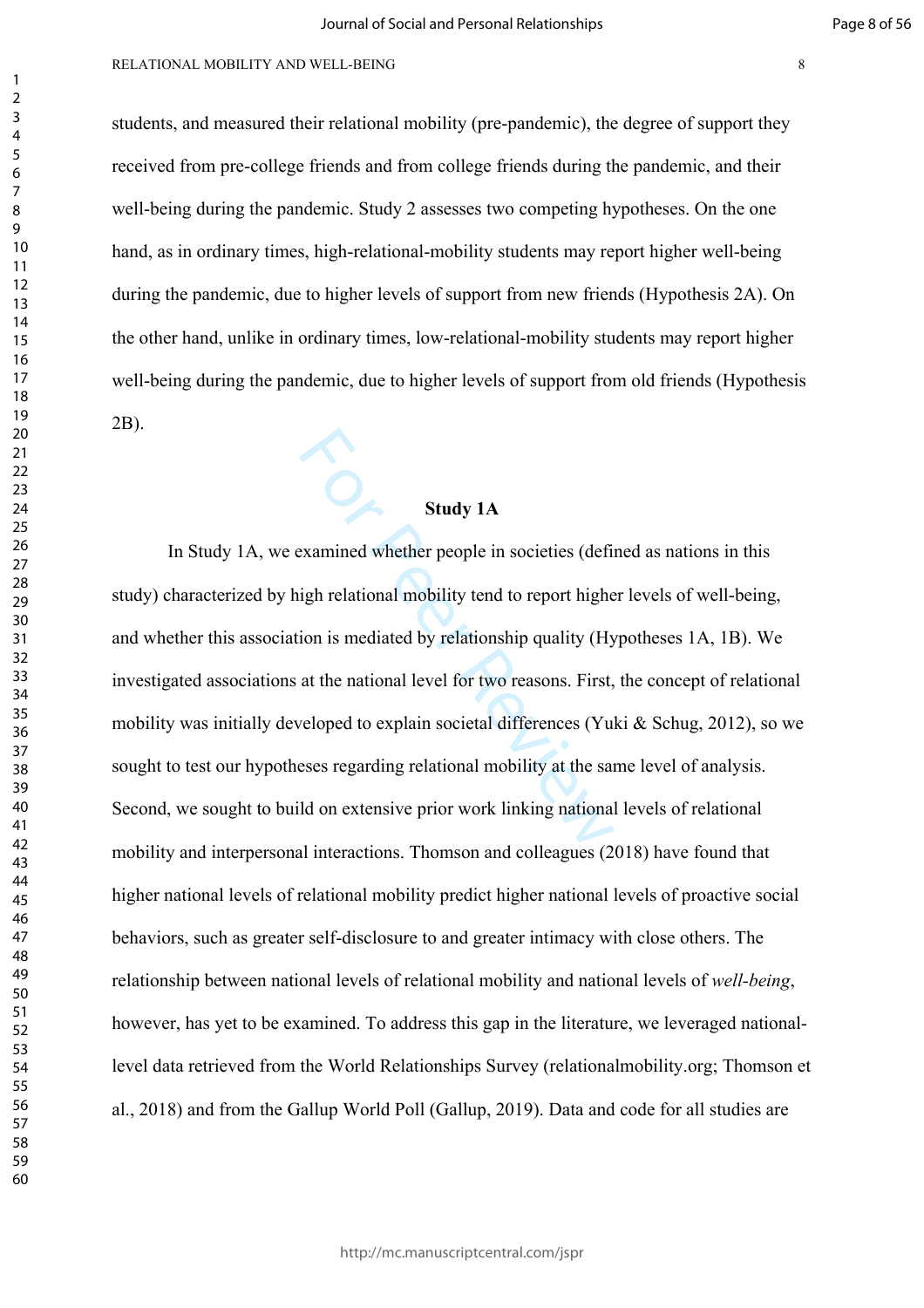$\mathbf{1}$  $\overline{2}$  $\overline{3}$  $\overline{4}$ 5 6  $\overline{7}$ 8  $\mathsf{Q}$ 

available on the Open Science Framework at

[https://osf.io/ducbf/?view\_only=dfa7f1be817b4beaa394250af93f4413].

#### **Methods**

#### *Nations*

We focused on nations for which we could retrieve all of the following data: a relational mobility score, a set of four relationship quality scores, and a well-being score. As a result, we were able to include a total of 38 nations<sup>1</sup> in our final dataset.

# *Materials*

onal-level relational mobility scores and na<br>
Vorld Relationships Survey dataset (collect<br>
nobility scores (M = 4.23, S.D. = .20) were<br>
round you) have many chances to get to kn<br>
isagree to 6 = strongly agree; Thomson et<br> We retrieved national-level relational mobility scores and national-level relationship quality scores from the World Relationships Survey dataset (collected 2013-2016; Thomson et al., 2018). Relational mobility scores ( $M = 4.23$ , S.D. = .20) were averages of 12 items, e.g., *"They (the people around you) have many chances to get to know other people"* (6-point scale from 1 = *strongly disagree* to 6 = *strongly agree*; Thomson et al., 2018; Yuki et al., 2007).

To assess national levels of relationship quality, we aggregated scores on four relationship quality indices (intimacy with romantic partner, intimacy with closest friend, self-disclosure to romantic partner, and self-disclosure to closest friend) into a composite score. Intimacy with one's romantic partner  $(M = 5.65, S.D. = .32)$  was measured by averaging 10 items, e.g., *"I am able to count on <Name of partner> in times of need"* (7 point scale from 1 *= strongly disagree* to 7 *= strongly agree*; Kanesama & Daibo, 2003; Sternberg, 1986). Intimacy with one's closest friend was measured the same way ( $M = 6.08$ , S.D.  $=$  .19). Self-disclosure toward one's romantic partner ( $M = 3.75$ , S.D.  $=$  .38) was measured by averaging five items, e.g., "*Regarding your secrets, to what degree have you* 

<sup>1</sup> Australia, Brazil, Canada, Chile, Colombia, Egypt, Estonia, Hong Kong, France, Germany, Hungary, Israel, Japan, Jordan, Lebanon, Libya, Malaysia, Mauritius, Mexico, Morocco, Netherlands, New Zealand, Philippines, Poland, Portugal, Singapore, South Korea, Spain, Sweden, Tunisia, Turkey, Ukraine, United Kingdom, United States, Venezuela, Taiwan, Puerto Rico, Palestinian Ter.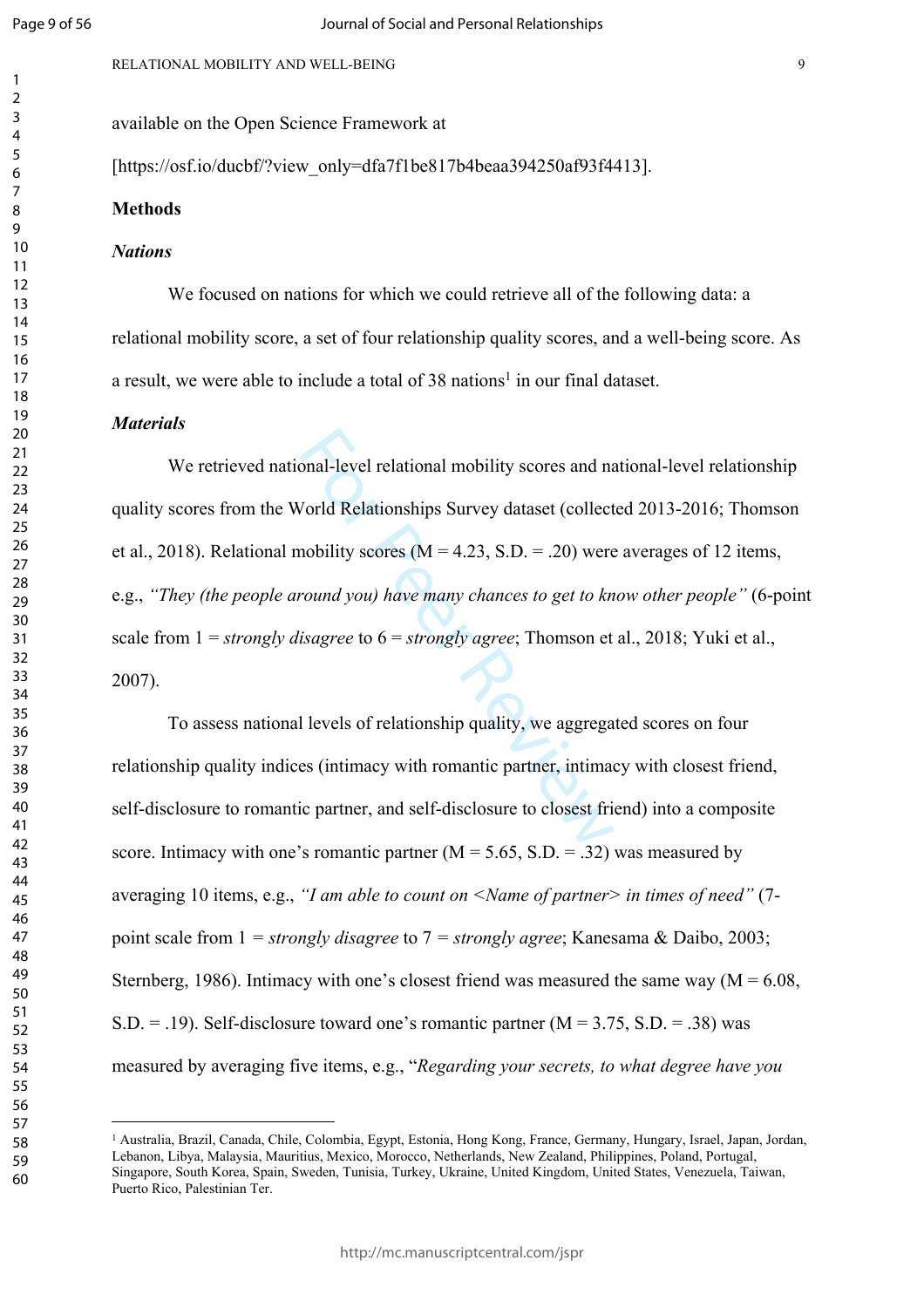*revealed yourself to <Name of partner>?"* (5-point scale from 1 *= I have not revealed any information at all* to 5 *= I have revealed even the most serious information*; Schug et al., 2010). Self-disclosure toward one's closest friend was measured the same way ( $M = 3.96$ ,  $S.D. = .22$ ).

 $(M = .22, S.D. = .09)$ . In addition, we cons<br>s found positive correlations between well<br>and national levels of material wealth (Buli<br>995; Diener et al., 1995; Schyns, 1998). W<br>vsis (described below), where we controlled<br>fstede To assess national levels of well-being, we retrieved scores on the Global Well-Being Index from the Gallup World Poll dataset (collected 2014-2015; Gallup, 2019). A nation's score on the Global Well-Being Index is the proportion of respondents who reported that they were thriving in at least three out of five elements of well-being: *purpose*, *social*, *financial*, *community*, and *physical* (M = .22, S.D. = .09). In addition, we considered two potential confounds: prior work has found positive correlations between well-being and individualism, and between well-being and national levels of material wealth (Bulmahn, 2000; Cummins, 1998; Diener & Fujita, 1995; Diener et al., 1995; Schyns, 1998). We thus ran a separate version of our main analysis (described below), where we controlled for nations' individualism scores (Hofstede et al., 2010) and GDP per capita (International Monetary Fund, 2019). We found the same results as our main analysis when we controlled for these variables (Supplementary Section 1A).

#### **Analyses and Results**

We created a composite score for relationship quality by averaging four scores: intimacy with romantic partner, intimacy with closest friend, self-disclosure to romantic partner, and self-disclosure to closest friend<sup>2</sup> (Cronbach's alpha = .84). Correlational analyses revealed that there was a significant positive correlation between national levels of relational mobility and relationship quality ( $r = .63$ ,  $p < .001$ ), replicating previous findings (Thomson et al., 2018). In addition, there were significant positive correlations between national levels

<sup>&</sup>lt;sup>2</sup> Ahead of calculating the composite score for relationship quality, we rescaled intimacy with romantic partner and intimacy with closest friend by multiplying these scores by  $5/7$ , to match the range of the self-disclosure scale.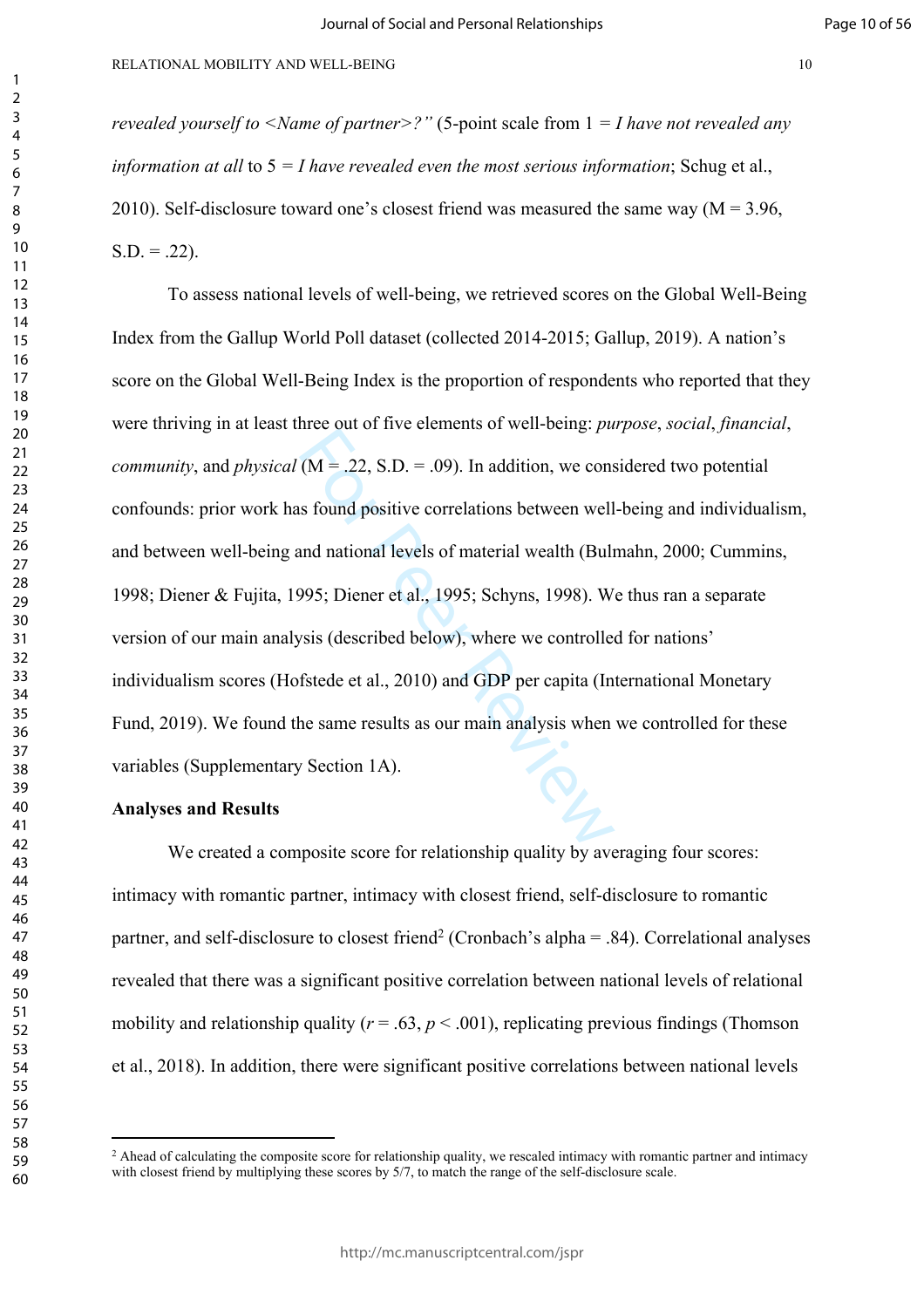$\mathbf{1}$  $\overline{2}$  $\overline{3}$  $\overline{4}$  $\overline{7}$ 

RELATIONAL MOBILITY AND WELL-BEING 11

of relational mobility and well-being  $(r = .63, p < .001;$  Hypothesis 1A), and between national levels of relationship quality and well-being  $(r = .61, p < .001)$ .

the Gallup World Poll), we were only ably variables. We found that relational mobility<br>inp quality (B = .65, S.E. = .13,  $\beta$  = .63,  $t$  = ociated with well-being (B = .16, S.E. = .0<br>pothesis 1B, the direct effect of rela Next, we used the "INDIRECT" macro (bootstrapped  $n = 1,000$ ; Preacher & Hayes, 2008) to examine the indirect effect of relational mobility on well-being via relationship quality. The INDIRECT macro estimates the indirect effect of the causal variable (i.e., relational mobility) on the outcome (well-being), through a proposed mediator (relationship quality), as well as the total and direct effects of the causal variable on the outcome. Due to the nature of our dataset, which combined data from different sources (the World Relationships Survey and the Gallup World Poll), we were only able to test for correlational relationships among the variables. We found that relational mobility was significantly associated with relationship quality ( $B = .65$ ,  $S.E. = .13$ ,  $\beta = .63$ ,  $t = 4.81$ ,  $p < .001$ ), which in turn was significantly associated with well-being ( $B = .16$ ,  $S.E. = .07$ ,  $\beta = .36$ ,  $t = 2.29$ ,  $p$ = .028). In support of Hypothesis 1B, the direct effect of relational mobility on well-being (B  $= .29$ , S.E.  $= .06$ ,  $\beta = .63$ ,  $t = 4.81$ ,  $p < .001$ ) was reduced when relationship quality was added to the model ( $B = .18$ ,  $S.E. = .07$ ,  $\beta = .40$ ,  $t = 2.54$ ,  $p = .016$ ); Standardized indirect effect = .23, S.E. = .12, 95% CI =  $[.06, .57]$  (see Figure 1A).

#### **Study 1A Discussion**

In Study 1A, we found that higher national levels of relational mobility were associated with higher national levels of well-being, and that national levels of relationship quality partially accounted for this association. These results suggest that, at the societal level, the perceived freedom to start and end relationships may promote self-disclosure toward close others and intimacy with close others, ultimately promoting well-being. Importantly, these associations persist after controlling for two features that can covary with well-being: GDP per capita and endorsement of individualistic values (Supplementary Section 1A). These findings suggest that the perceived freedom to change relationships may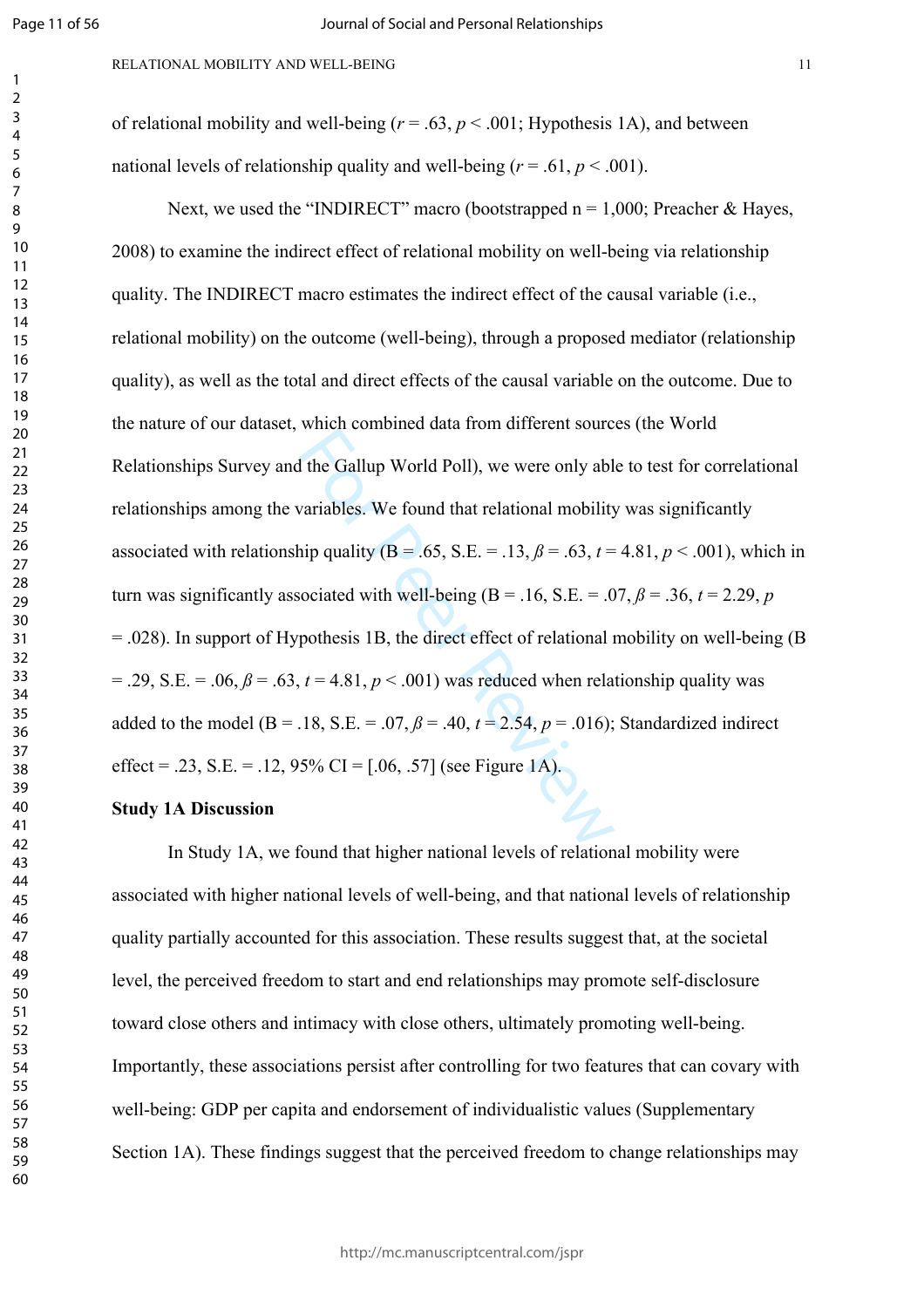complement existing measures of national well-being, above and beyond measures of economic productivity (Bergheim, 2006; Ivković, 2016) and individualism (Spector et al., 2001).

For the extraverts tend to social networks more often than introvert<br>
1990); additionally, people with higher soc<br>
1990); additionally, people with higher soc<br>
1990); additionally, people with higher soc<br>
1990); additional A limitation of Study 1A is that, although the national-level data provided initial evidence that relational mobility is associated with relationship quality and well-being, there could be diverse political and economic confounding factors varying between the nations that we were unable to control for. Moreover, due to the nature of the national-level datasets, we were unable to control for, or only partly controlled for, some features that can facilitate the initiation and termination of relationships. For one, extraverts tend to engage in social interactions and comprise social networks more often than introverts (Feiler & Kleinbaum, 2015; McCrae & Costa, 1990); additionally, people with higher socio-economic status (SES) have greater freedom to choose their relationships than people with lower SES (Carey  $\&$ Markus, 2017; Carey & Zhang-Bencharit, 2018; Palisi & Ransford, 1987). Thus, in Study 1B, we recruited participants from the same nation (the United States) to see if our findings would replicate at the individual level within the same societal context. We also assessed these participants' extraversion and SES to control for these variables in analyses.

#### **Study 1B**

#### **Method**

#### *Participants*

One hundred and sixty U.S. participants were recruited via Amazon Mechanical Turk to complete a large online survey battery. Participants who failed attention checks were excluded from analyses, resulting in a final sample of 110 (44.5% identified as women, 55.5% identified as men; 72.7% were White/Caucasian/European American, 3.6% Hispanic/Latin American, 15.5% Black/African American, 4.5% East Asian/East Asian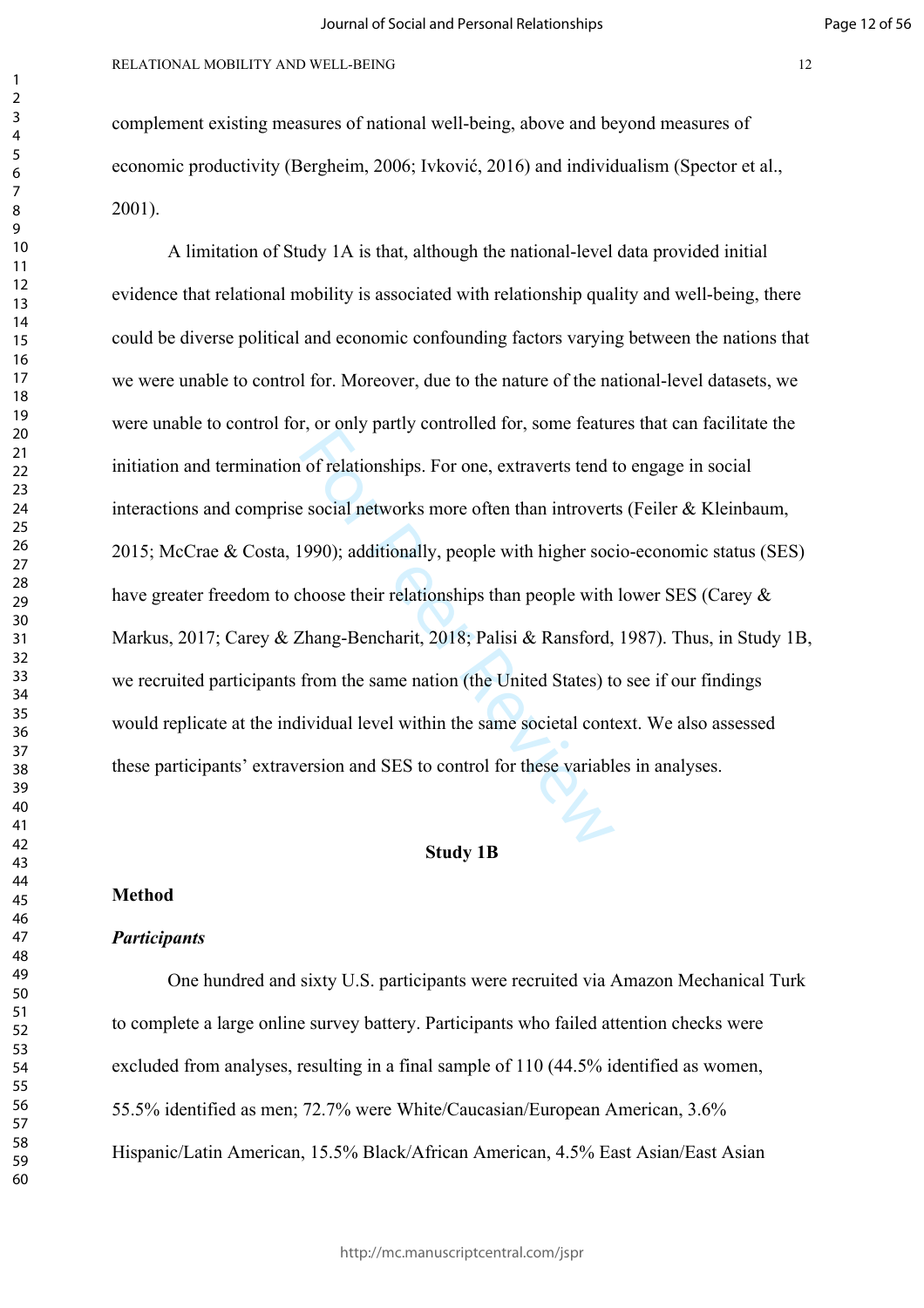$\mathbf{1}$  $\overline{2}$  $\overline{3}$  $\overline{4}$  $\overline{7}$ 

# RELATIONAL MOBILITY AND WELL-BEING 13

American, 0.9% South Asian/South Asian American, 0.9% Native American, 1.8% Other; age  $M = 34.67$ ,  $S.D. = 9.77$ , Median = 30.00, Range = 20–65). The sample size was chosen to power analyses of a separate task that was included in the survey battery, but was not analyzed for the current study ([Blinded for peer review]; see Supplementary Section 2A for attention check questions, instructions, and measures). A post-hoc power analysis for the indirect effect model (Schoemann et al., 2017;

https://schoemanna.shinyapps.io/mc\_power\_med/) revealed that we acquired strong statistical power (power  $= .89$ ) with this sample size.

# *Materials*

In this sample size.<br>
In this sample size.<br>
In the sample size.<br>
In the same of relational mobility were measured as in<br>
Ipha = .87; Thomson et al., 2018; Yuki et a<br>
we aggregated scores on two well-being m<br>
In the origin All of the following measures were collected as part of a large online survey battery. Participants' perceptions of relational mobility were measured as in Study 1A ( $M = 4.17$ , S.D. = .78, Cronbach's alpha = .87; Thomson et al., 2018; Yuki et al., 2007). To assess participants' well-being, we aggregated scores on two well-being measures (*Satisfaction With Life* and *Positive Relations With Others*) into a composite score. Scores on the Satisfaction With Life Scale ( $M = 4.42$ , S.D. = 1.76, Cronbach's alpha = .95) were averages of 5 items. e.g., *"I am satisfied with life"* (7-point scale from 1 *= strongly disagree* to 7 *= strongly agree*; Diener et al., 1985). Scores on the Positive Relations With Others Subscale of the Psychological Well-Being Scale ( $M = 4.84$ , S.D. = 1.25, Cronbach's alpha = .89) were averages of 9 items, e.g., *"I have not experienced many warm and trusting relationships with others (R)"* (7-point scale from 1 *= strongly disagree* to 7 *= strongly agree*; Ryff, 1989; Ryff et al., 2010).

To assess relationship quality, we aggregated scores on four relationship quality indices (self-disclosure to best friend, self-disclosure to closest family member, subjective closeness to best friend, and subjective closeness to closest family member) into a composite score. Self-disclosure scores were averages of five items, e.g., *"How likely would you tell*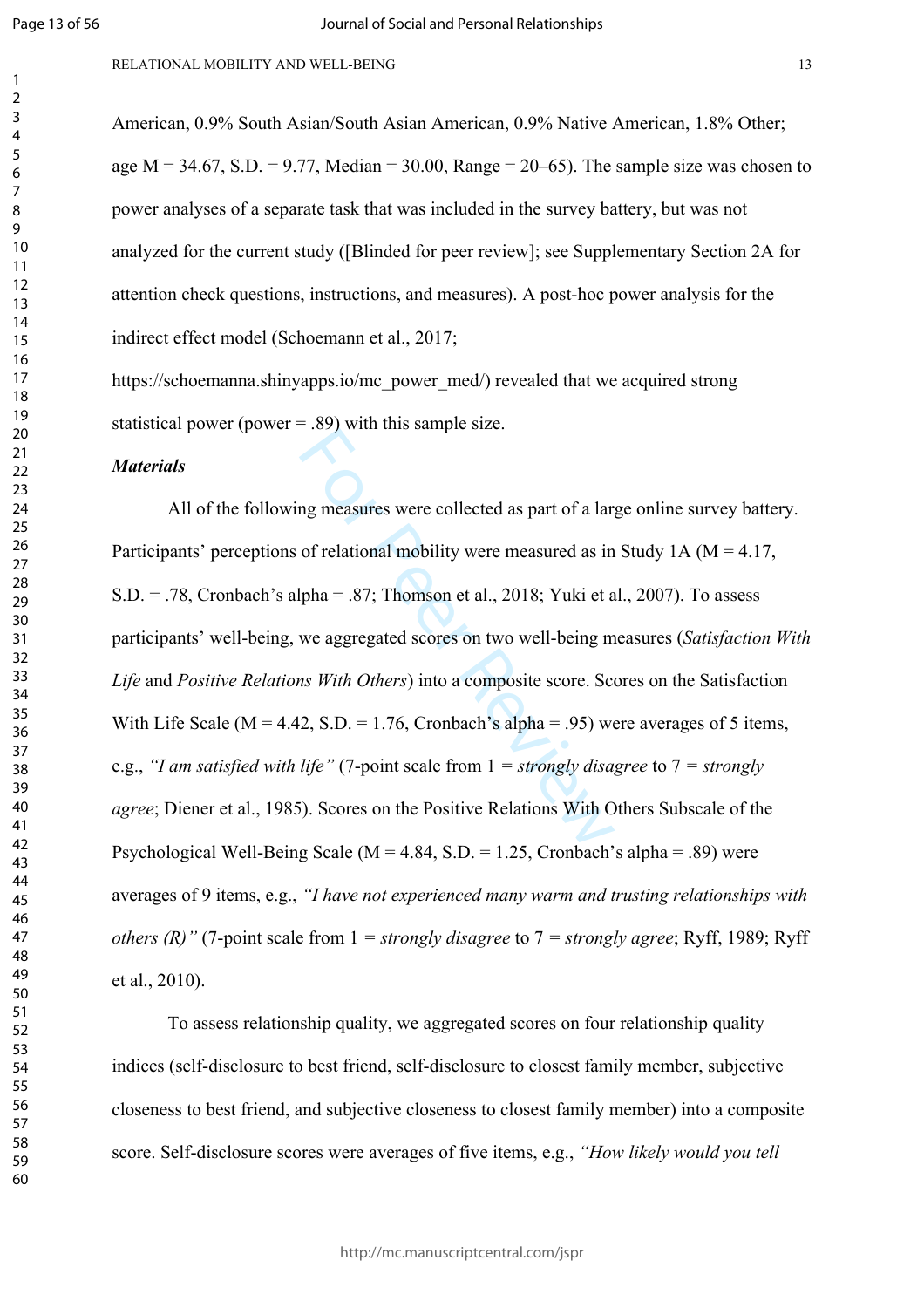#### RELATIONAL MOBILITY AND WELL-BEING 14

*your <best friend/closest family member> about your biggest secret?"* (5-point scale from 1  $=$  *not at all likely* to  $5 =$  *extremely likely*; best friend:  $M = 3.90$ , S.D.  $= 1.01$ , Cronbach's alpha = .89; closest family member:  $M = 3.27$ , S.D. = 1.16, Cronbach's alpha = .92; adapted from Thomson et al., 2018; Yuki & Schug, 2012). Subjective closeness scores were averages of two items, e.g., *"Relative to all your other relationships, how would you characterize your relationship with your <best friend/closest family member>?"* (10-point scale from 1 *= not at all close* to 10 *= extremely close*; best friend: M = 8.23, S.D. = 1.55, Cronbach's alpha  $= .84$ ; closest family member:  $M = 7.70$ , S.D.  $= 2.08$ , Cronbach's alpha  $= .93$ ; adapted from Thomson et al., 2018). We found consistent results when we replaced the composite scores (well-being, relationship quality) with separate variables (Satisfaction With Life Scale, Positive Relations with Others scale, self-disclosure, and subjective closeness variables) and re-ran the same indirect effect models as our main analyses (Supplementary Section 3A).

For AT 1999, 2009, elements and<br>
Formal consistent results when we replace<br>
quality) with separate variables (Satisfaction<br>
others scale, self-disclosure, and subjective<br>
ffect models as our main analyses (Supple<br>
bles, e Two control variables, extraversion and SES—which were previously reported to facilitate the initiation and termination of relationships (Carey & Markus, 2017; Carey & Zhang-Bencharit, 2018; Feiler & Kleinbaum, 2015; McCrae & Costa, 1990; Palisi & Ransford, 1987)––were also measured. Participants' extraversion was assessed using part of the Ten-Item Personality Inventory. Extraversion scores ( $\dot{M} = 3.41$ , S.D. = 1.83, Cronbach's alpha = .83) were averages of two items, e.g., *"I see myself as extraverted, enthusiastic"* (7 point scale from 1 *= strongly disagree* to 7 = *strongly agree*; Gosling et al., 2003). Participants' familial SES was measured using a 5-point scale ("*What is your family's socioeconomic level: Lower income, lower middle income, middle income, upper middle income, upper income*";  $M = 2.57$ ,  $S.D. = .77$ ). All procedures were approved by the Institutional Review Board at [Blinded for peer review].

#### **Analyses and Results**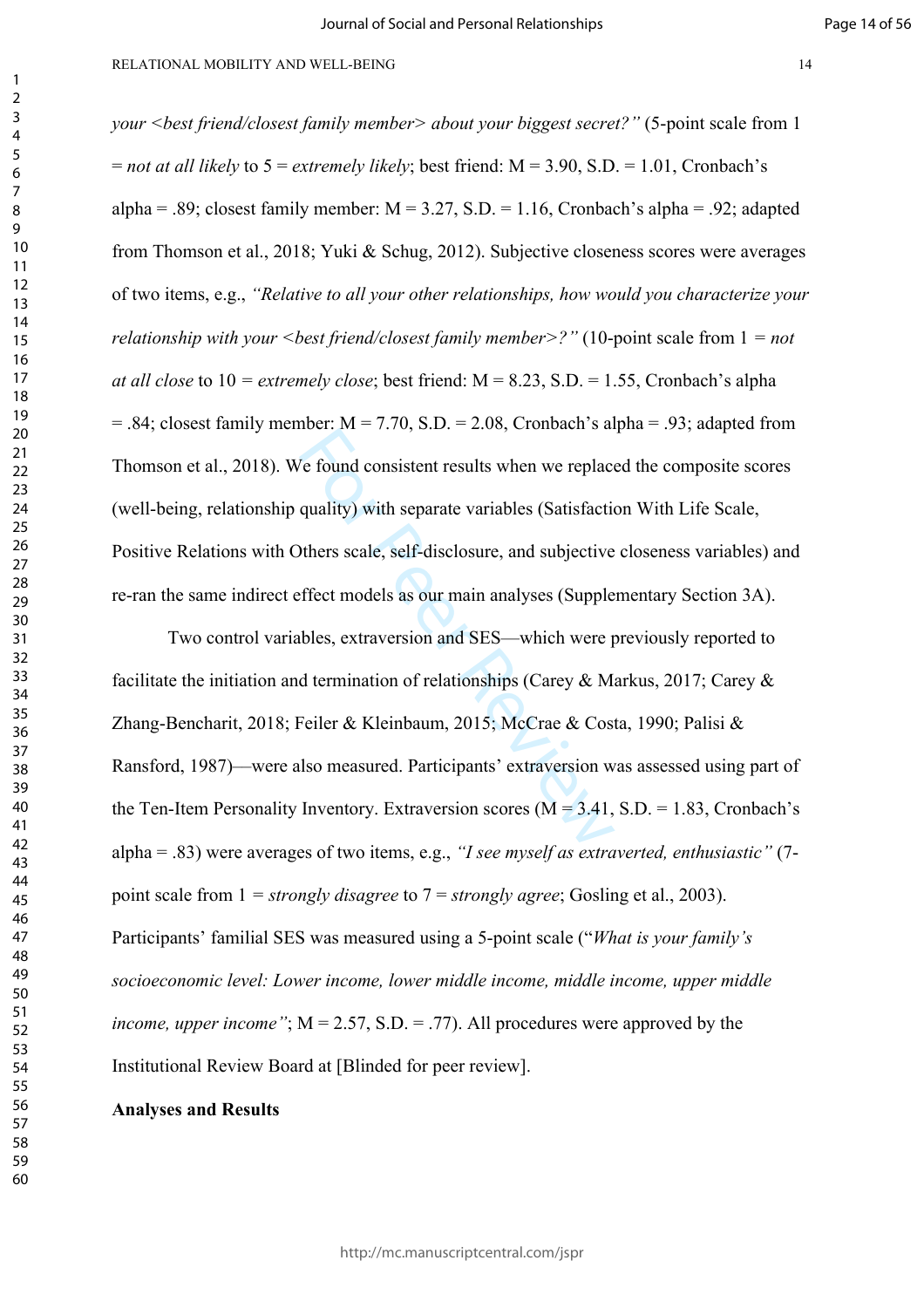$\mathbf{1}$  $\overline{2}$  $\overline{3}$  $\overline{4}$  $\overline{7}$ 

# RELATIONAL MOBILITY AND WELL-BEING 15

We created well-being composite scores by averaging participants' scores on the Satisfaction With Life Scale and the Positive Relations with Others Subscale (Cronbach's alpha  $= 0.61$ ). An exploratory factor analysis showed that these two variables load on the same factor (Supplementary Section 3B). We also created relationship quality composite scores by averaging the four collected measures: self-disclosure to best friend and to closest family member, and subjective closeness to best friend and to closest family member<sup>3</sup> (Cronbach's  $alpha = .66$ ). An exploratory factor analysis showed that these four variables load on the same factor (Supplementary Section 3B).

the same correlational analyses from Study<br>dings would replicate at the individual leve<br>orrelated with the relationship quality com-<br>being composite score  $(r = .37, p < .001)$ ;<br>lity was positively correlated with well-be<br>sis, Next, we applied the same correlational analyses from Study 1A to this dataset, to test whether our previous findings would replicate at the individual level. As predicted, relational mobility was positively correlated with the relationship quality composite score ( $r = .42$ ,  $p$ )  $<$  0.01) and with the well-being composite score ( $r = 0.37$ ,  $p < 0.01$ ; Hypothesis 1A). In addition, relationship quality was positively correlated with well-being  $(r = .56, p < .001)$ . The indirect effect analysis, controlling for extraversion and SES, revealed that relational mobility was significantly associated with relationship quality ( $B = .35$ ,  $S.E. = .08$ ,  $\beta = .36$ , *t*  $= 4.21, p < .001$ ), which in turn was significantly associated with well-being (B = .56, S.E.  $=$  .14,  $\beta$  = .33,  $t$  = 4.15,  $p$  < .001). In support of Hypothesis 1B, the significant direct effect of relational mobility on well-being ( $B = .42$ ,  $S.E. = .12$ ,  $\beta = .25$ ,  $t = 3.40$ ,  $p = .001$ ) became marginal when relationship quality was added to the model ( $B = .23$ , S.E. = .13,  $\beta = .14$ ,  $t =$ 1.80, *p* = .075); Standardized indirect effect = .12, S.E. = .04, 95% CI = [.05, .22] (see Figure 1B).

# **Study 1B Discussion**

In Study 1B, in a sample of U.S. participants, higher relational mobility was associated with higher relationship quality and higher well-being, above and beyond the<br>3 Ahead of calculating the composite score for relationship quality, we rescaled subjective closeness to friend and subjective

closeness to family member by multiplying these scores by 1/2, to match the range of the self-disclosure scale.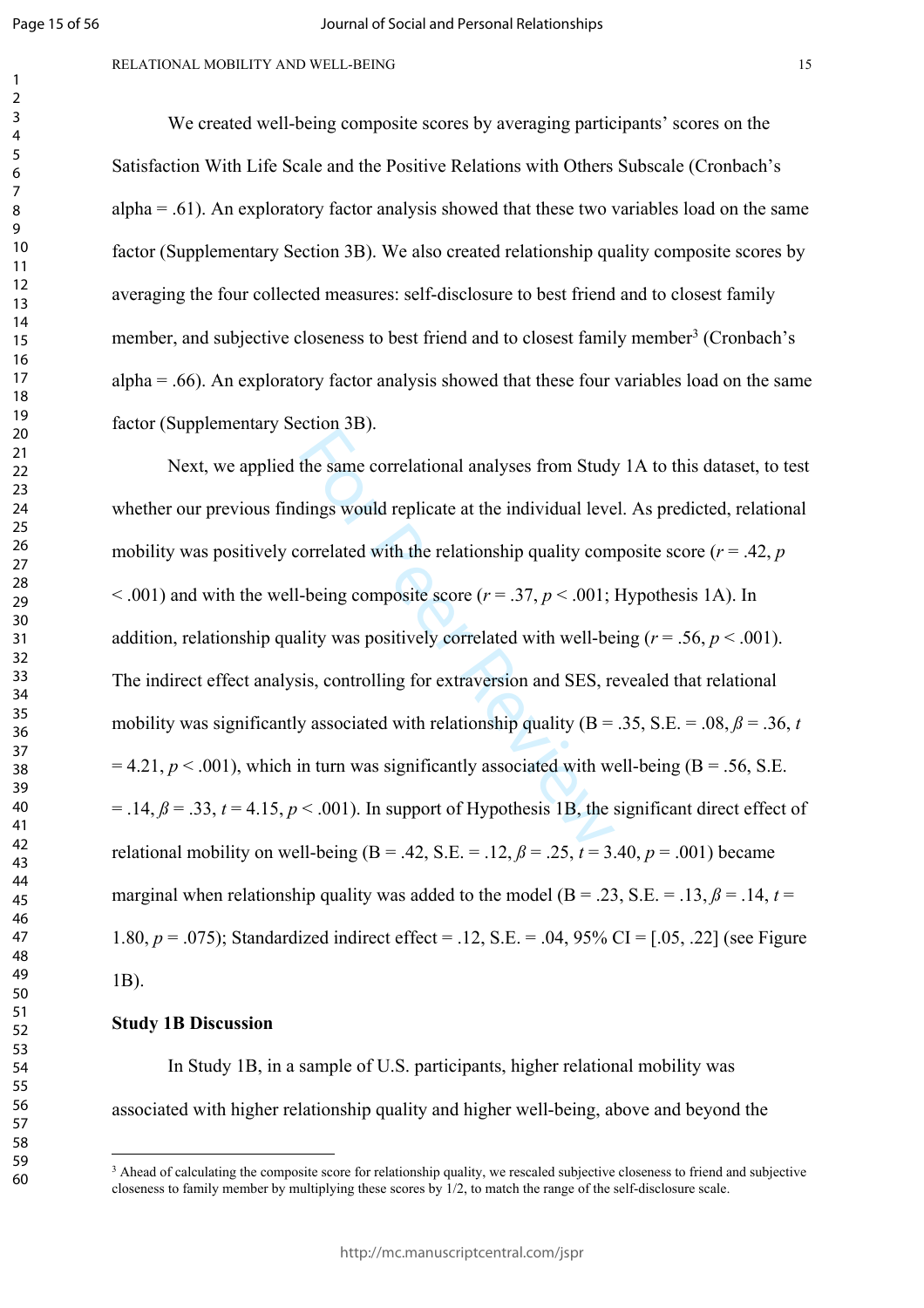#### RELATIONAL MOBILITY AND WELL-BEING 16

influence of extraversion and familial SES. Importantly, relationship quality partially accounted for the association between relational mobility and well-being. These results replicate those of Study 1A, at the individual level. These findings suggest that individuals in environments that facilitate relationship choice may enjoy higher-quality relationships, which may in turn lead to enhanced well-being.

For the different life events—for instance,<br>across different life events—for instance,<br>attionship lengths—for example, recently-<br>ersus relatively long-standing relationship.<br>resus relatively long-standing relationship.<br>res The above studies provide us with insight into the associations among relational mobility, relationship quality, and well-being, in a general context. An important open question from this study is the impact of contextual factors on these associations. For one, do these associations persist across different life events––for instance, a global crisis that directly threatens individuals' physical and mental health? Second, do these associations persist across different relationship lengths––for example, recently-formed relationships that are less than a year old, versus relatively long-standing relationships that are more than a year old?

We aimed to address these questions in Study 2, which took place in the context of the COVID-19 pandemic. In order to assess a specific facet of relationship quality that may have practical implications for well-being during the pandemic, we replaced the relationship quality measure from Study 1 with a measure of social and emotional support received from others in Study 2. We chose to measure the amount of social support that people perceived receiving from others, because of its critical association with well-being under crisis circumstances (Leavy, 1983; Sammarco et al., 2001; Söllner et al., 1999) and with overall relationship quality (Cutrona et al., 2005; Gurung et al., 1997).

Given that building new relationships that fit one's new environment and situation is critical for individuals' well-being (Buote et al., 2007), one hypothesis is that, in times of crisis, individuals with higher relational mobility will report higher well-being, perhaps because they can quickly develop and receive support from new friendships (Hypothesis 2A).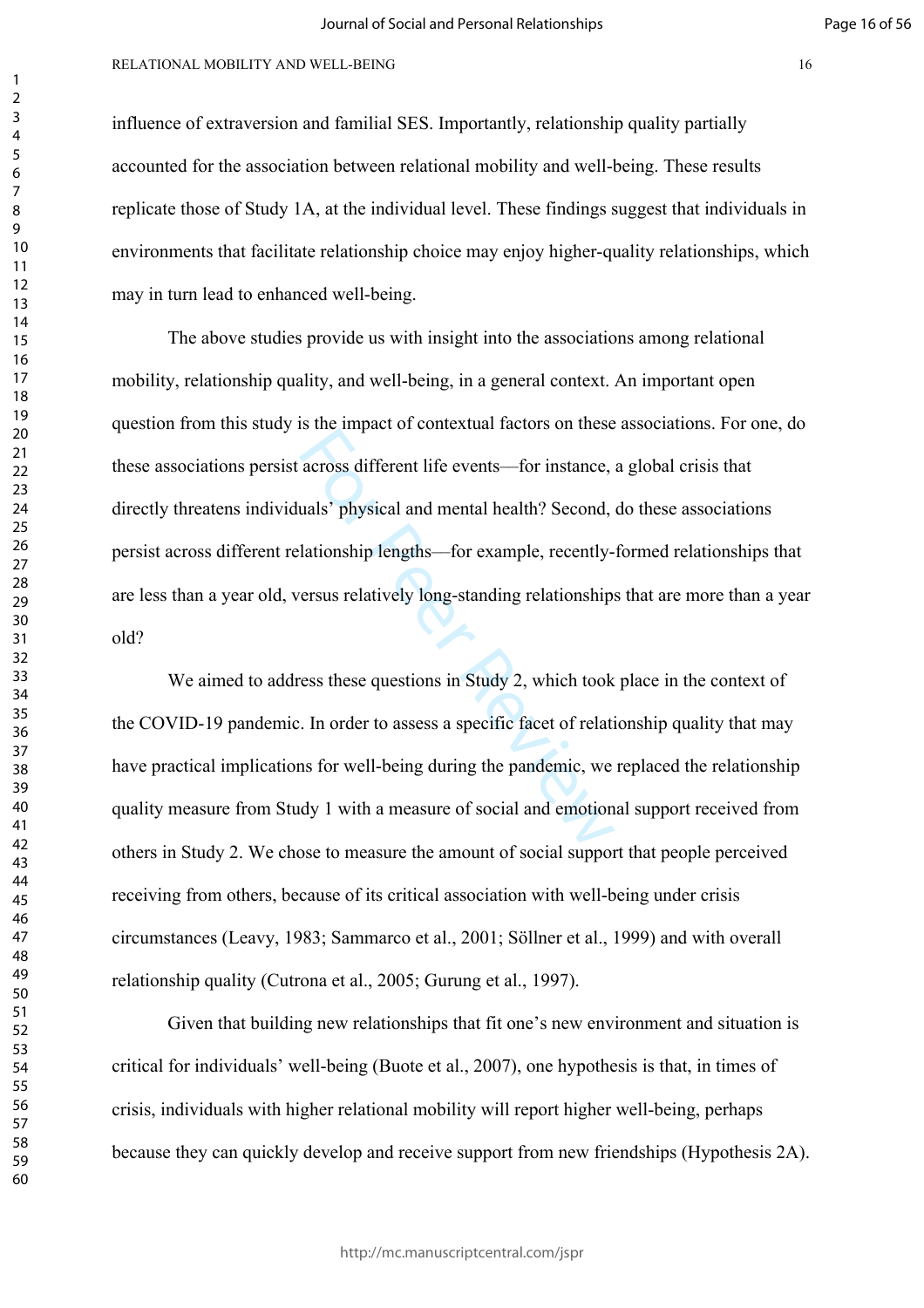$\mathbf{1}$  $\overline{2}$  $\overline{3}$  $\overline{4}$  $\overline{7}$ 

#### RELATIONAL MOBILITY AND WELL-BEING 17

A different line of work suggests an alternative hypothesis. When people are in a position to provide help, they feel more obligated to support family members in need, compared to strangers in need (McManus et al., 2020, 2021); in this vein, people may provide more social support to those whom they have long-standing relationships with. Consequently, a second hypothesis is that, in times of crisis, individuals with lower relational mobility will report higher well-being, perhaps because they can receive more social support from long-standing friendships (Hypothesis 2B).

# **Study 2**

**Study 2**<br>vestigated whether associations among relational well-being persist in the context of the CO<br>rt of relationship quality: the amount of social administered two waves of surveys to firs<br>her students' relational mob In Study 2, we investigated whether associations among relational mobility, relationship quality, and well-being persist in the context of the COVID-19 pandemic. We honed in on a specific part of relationship quality: the amount of social support people received from others. We administered two waves of surveys to first-year college students in the U.S., to explore whether students' relational mobility (measured pre-pandemic) can predict different types of social support that students reported receiving during the pandemic, and students' reported well-being during the pandemic. Two types of social support were measured: support from old friends (made before coming to college), and support from new friends (made since coming to college). Importantly, we tested whether social support from old friends and from new friends can explain associations between relational mobility and well-being. We focused on first-year college students, as they are undergoing a major life transition, and the distinction between old and new friends is therefore more salient for them (Buote et al., 2007).

# **Method**

#### *Participants*

For the first online survey (wave 1), we recruited one hundred and fifty-five first-year students enrolled at two private universities in the Greater Boston Area. Participants who did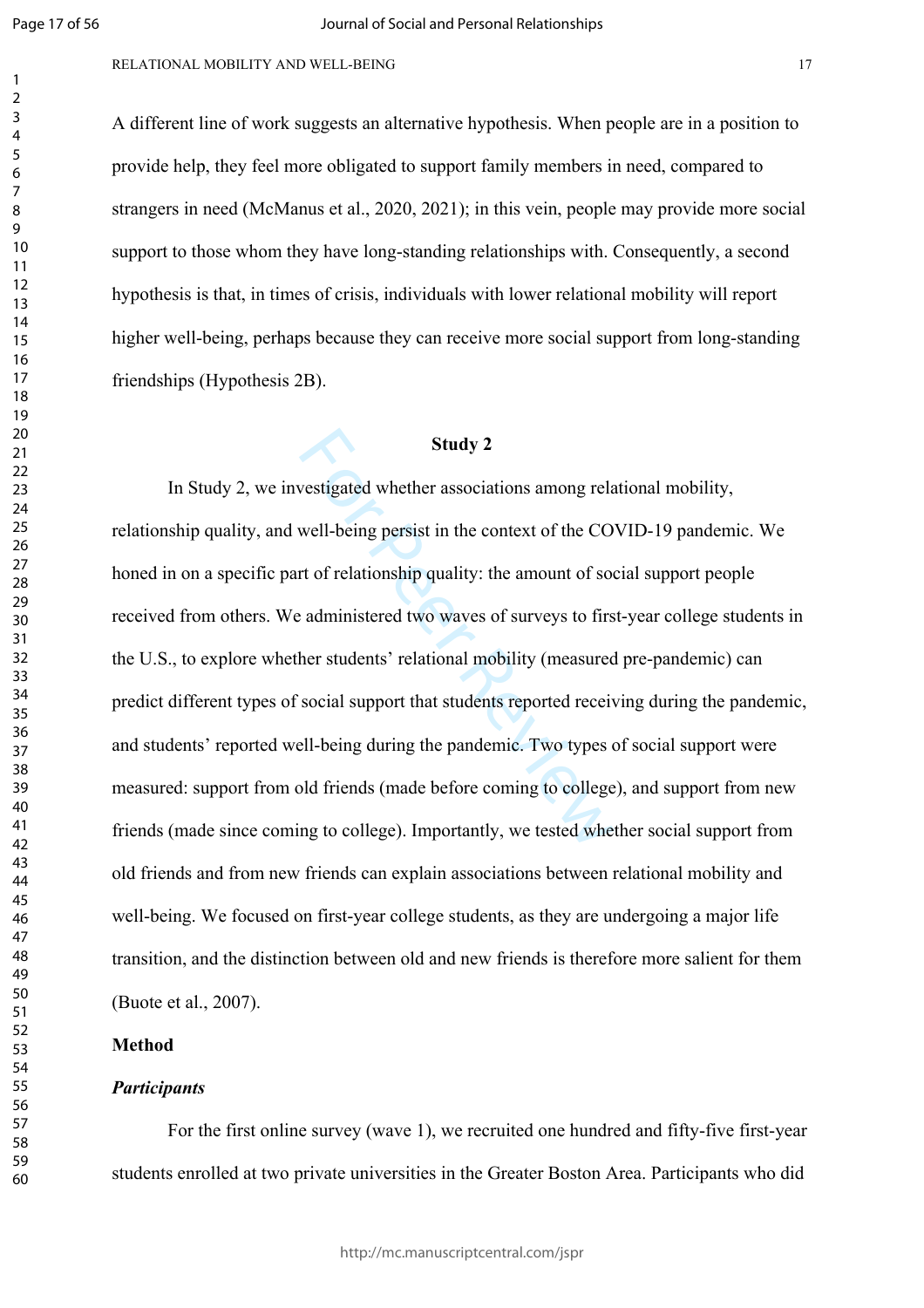not return for the second online survey (wave 2) were excluded from analyses, resulting in a final sample of 110 (68.2% identified as women, 31.8% identified as men; 42.7% were White/Caucasian/European American, 12.7% Hispanic/Latin American, 5.5% Black/African American, 17.3% East Asian/East Asian American, 6.4% South Asian/South Asian American, 1.8% Middle Eastern/Arab American, 12.7% Mixed, 0.9% Other; age M = 18.83,  $S.D. = .59$ , Median = 19.00, Range = 18–21). The sample size was chosen to power analyses of a separate task that was included in the survey battery, but was not analyzed for the current study ([Blinded for peer review]). A post-hoc analysis for the indirect effect model (Schoemann et al., 2017; https://schoemanna.shinyapps.io/mc\_power\_med/) revealed that we acquired moderate statistical power (power = .68) with this sample size.

# *Materials*

https://schoemanna.shinyapps.io/mc\_powideal power (power = .68) with this sample<br>https://schoemanna.shinyapps.io/mc\_powideal power (power = .68) with this sample<br>attery (see Supplementary Section 2B) was<br>019, around the b The first survey battery (see Supplementary Section 2B) was administered to participants in October 2019, around the beginning of their first semester in college. Participants' perceptions of relational mobility were measured as in Study 1B (M = 4.38,  $S.D. = .70$ . Cronbach's alpha = .84; Thomson et al., 2018; Yuki et al., 2007). We also measured participants' extraversion ( $M = 4.38$ , S.D. = 1.57, Cronbach's alpha = .80; Gosling et al., 2003) and familial SES ( $M = 3.19$ , S.D. = 1.15) as in Study 1B.

The second survey battery (see Supplementary Section 2B) was administered to participants between May 2020 and July 2020, around the end of their second semester in college, and following the start of the COVID-19 pandemic in March 2020. Participants' perceptions of relational mobility were measured in the same way  $(M = 4.17, S.D. = .61,$ Cronbach's alpha = .78). To assess participants' well-being, we administered the Satisfaction With Life Scale ( $M = 4.76$ , S.D. = 1.22, Cronbach's alpha = .85; Diener et al., 1985) and the Positive Relations with Others Subscale ( $M = 5.11$ , S.D. = 1.09, Cronbach's alpha =. 86; Ryff, 1989; Ryff et al., 2010). As in Study 1B, we aggregated these scores into a composite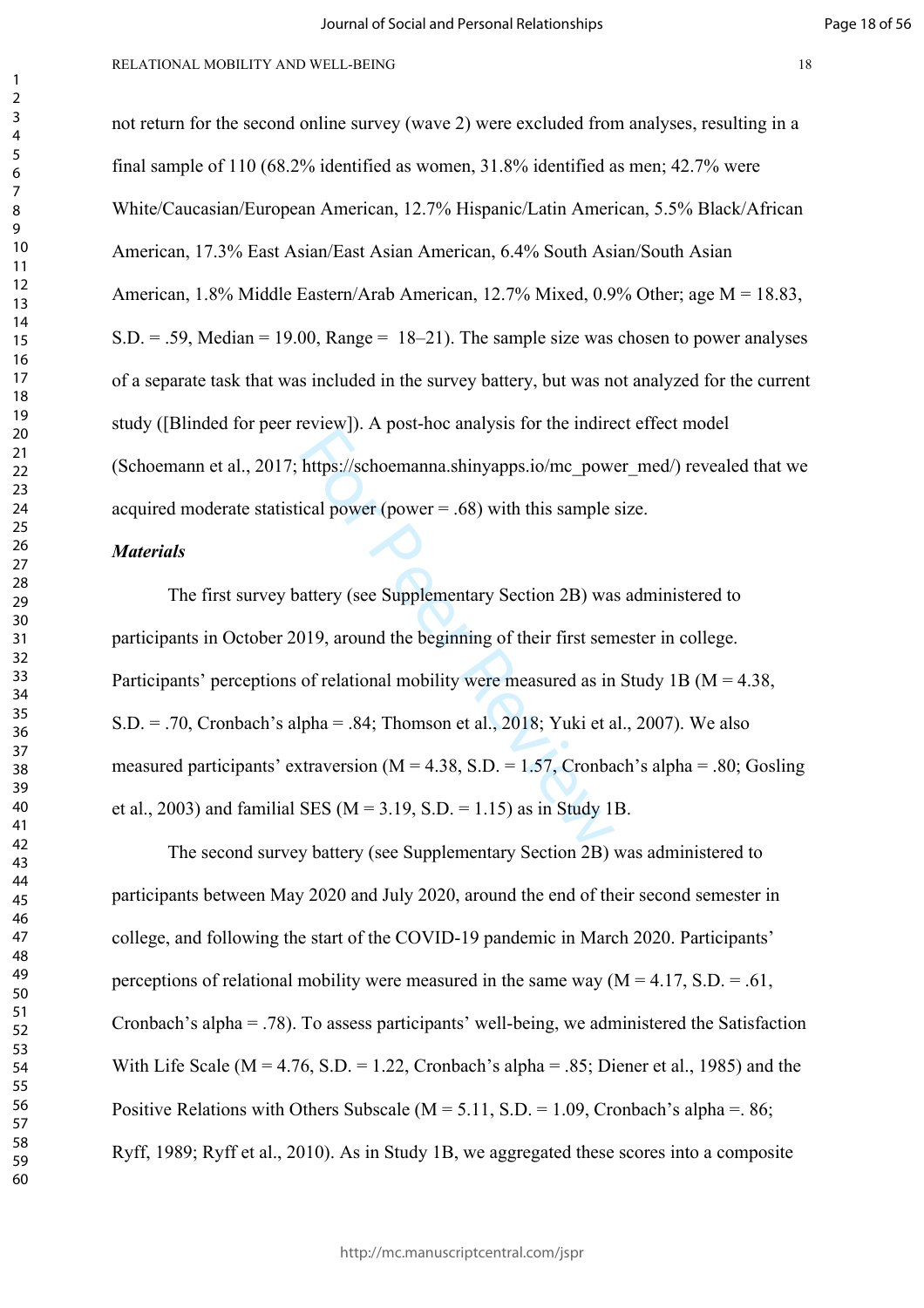$\mathbf{1}$  $\overline{2}$  $\overline{3}$  $\overline{4}$  $\overline{7}$ 

well-being score (Cronbach's alpha = .68; see Supplementary Section 3C for an exploratory factor analysis). We found consistent results when we replaced the composite well-being score with separate variables (Satisfaction With Life Scale and Positive Relations with Others scale) and re-ran the same indirect effect models as our main analyses (Supplementary Section 3D).

2"). Participants responded using a slider sport) to 100 (*enormous social and emotion*<br>old friends (M = 67.53, S.E. = 2.48) and the s (M = 68.94, S.E. = 2.35) did not significal<br>d participants' extraversion (M = 4.21, S. In addition, we measured the degree of social support that participants received during the pandemic from old friends and from new friends (*"Over the past 2 months, how much emotional and social support have you received from your friends whom you met <before / since> coming to college?"*). Participants responded using a slider scale ranging from 0 (*no social and emotional support*) to 100 (*enormous social and emotional support)*. The amount of support received from old friends  $(M = 67.53, S.E. = 2.48)$  and the amount of support received from new friends ( $M = 68.94$ , S.E. = 2.35) did not significantly differ  $(t(109) = -.53$ ,  $p = .598$ ).

We also measured participants' extraversion  $(M = 4.21, S.D. = 1.59, Cronbach's$ alpha = .75; Gosling et al., 2003) and familial SES ( $M = 3.24$ , S.D. = 1.19) as in Study 1B. All procedures were approved by the Institutional Review Board at [Blinded for peer review].

# **Analyses and Results**

We first examined whether participants' relational mobility (measured pre-pandemic; wave 1) can predict how much social support they received from their old friends and from their new friends during the pandemic (wave 2). We ran two separate multiple regressions where we entered relational mobility at wave 1 as the independent variable, and support from either old friends or new friends at wave 2 as the dependent variable.

We found that participants' wave 1 relational mobility did not significantly predict social support from *old* friends at wave 2 (B = 2.31, S.E. = 3.58,  $\beta$  = .06,  $t$  = .65,  $p$  = .520). In contrast, wave 1 relational mobility significantly predicted social support from *new* friends at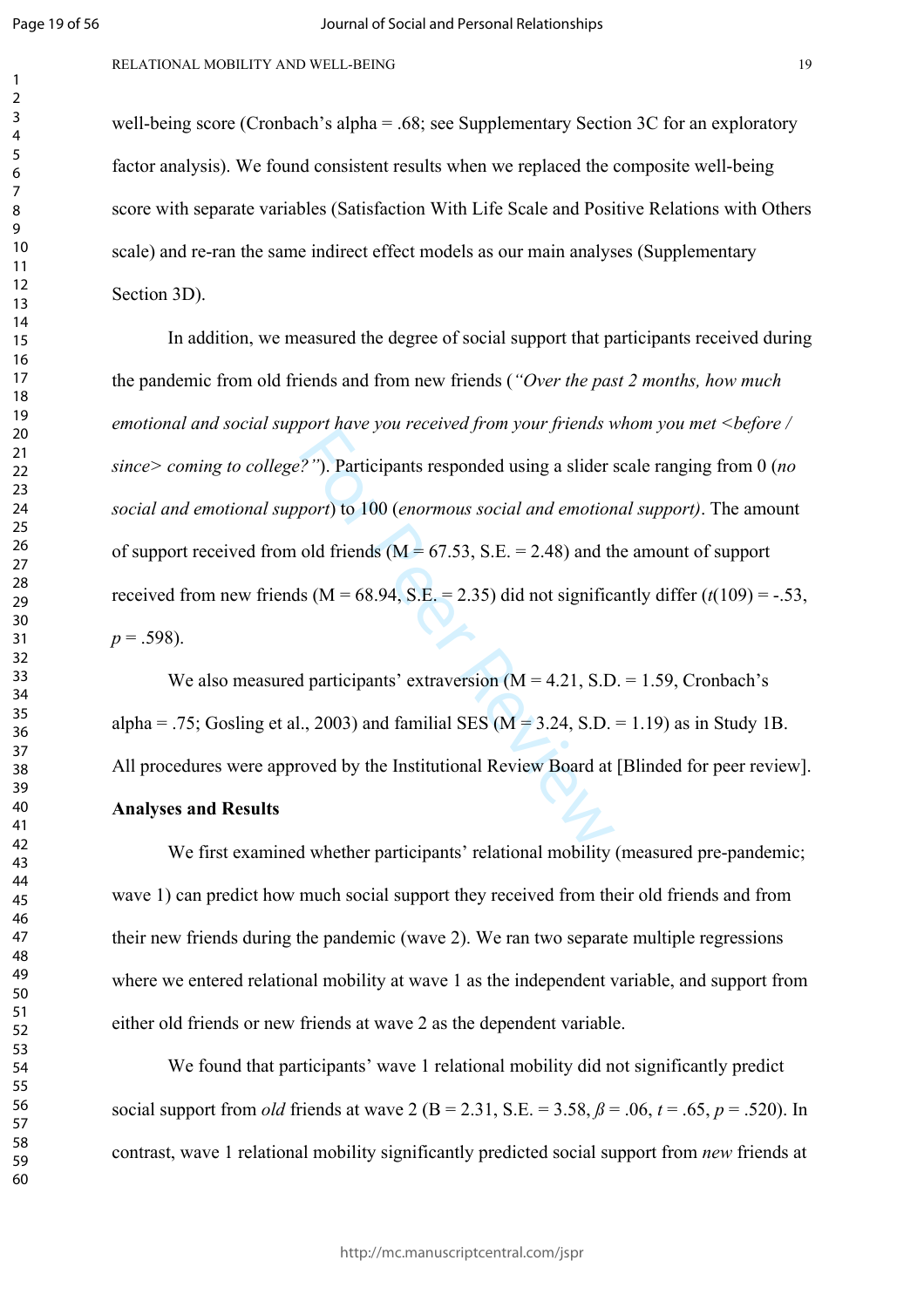new friends:  $r = .36$ ,  $p < .001$ ).

wave 2 (B = 8.67, S.E. = 3.30,  $\beta$  = .25,  $t = 2.63$ ,  $p = .010$ ). That is, students who reported higher relational mobility at wave 1 reported receiving more social and emotional support from new friends during the pandemic, compared to lower-relational-mobility students. Moreover, wave 1 relational mobility was positively correlated with wave 2 well-being (*r*  $= 0.26$ ,  $p = 0.007$ ). Finally, support from old friends at wave 2 and support from new friends at wave 2 were both positively correlated with wave 2 well-being (old friends:  $r = .22$ ,  $p = .020$ ;

and 12, we conducted an intribute three and<br>e of Study 2 was to examine whether the as<br>onship quality (specifically, the amount of<br>der new circumstances, which requires usi<br>studies. Second, although we used a correl<br>ssessm As in Studies 1A and 1B, we conducted an indirect effect analysis, for two reasons. First, the primary purpose of Study 2 was to examine whether the associations among relational mobility, relationship quality (specifically, the amount of social support received), and well-being persist under new circumstances, which requires using the same analytic approach as the previous studies. Second, although we used a correlational approach in Study 2, the temporal order of assessments––relational mobility was measured *before* the pandemic, while well-being was measured *during* the pandemic—is consistent with a directional hypothesis where relational mobility at an earlier timepoint influences well-being at a later timepoint (we note that this ordering does not rule out the possibility of a third variable that influences both; see General Discussion). We examined whether the social support participants received from their new friends at wave 2 can account for the influence of wave 1 relational mobility on wave 2 well-being. We found that wave 1 relational mobility was significantly associated with the amount of social support participants received from their new friends at wave 2 (B = 8.67, S.E. = 3.30, *ß* = .24, *t* = 2.62, *p* = .010), which in turn was significantly associated with wave 2 well-being  $(B = .01, S.E. = .004, \beta = .31, t = 3.44, p$ = .001). In line with Hypothesis 2A, the significant direct effect of wave 1 relational mobility on wave 2 well-being ( $B = .37$ ,  $S.E. = .13$ ,  $\beta = .26$ ,  $t = 2.77$ ,  $p = .007$ ) became marginal when support from new friends at wave 2 was added to the model ( $B = .26$ ,  $S.E. = .13$ ,  $\beta = .18$ ,  $t =$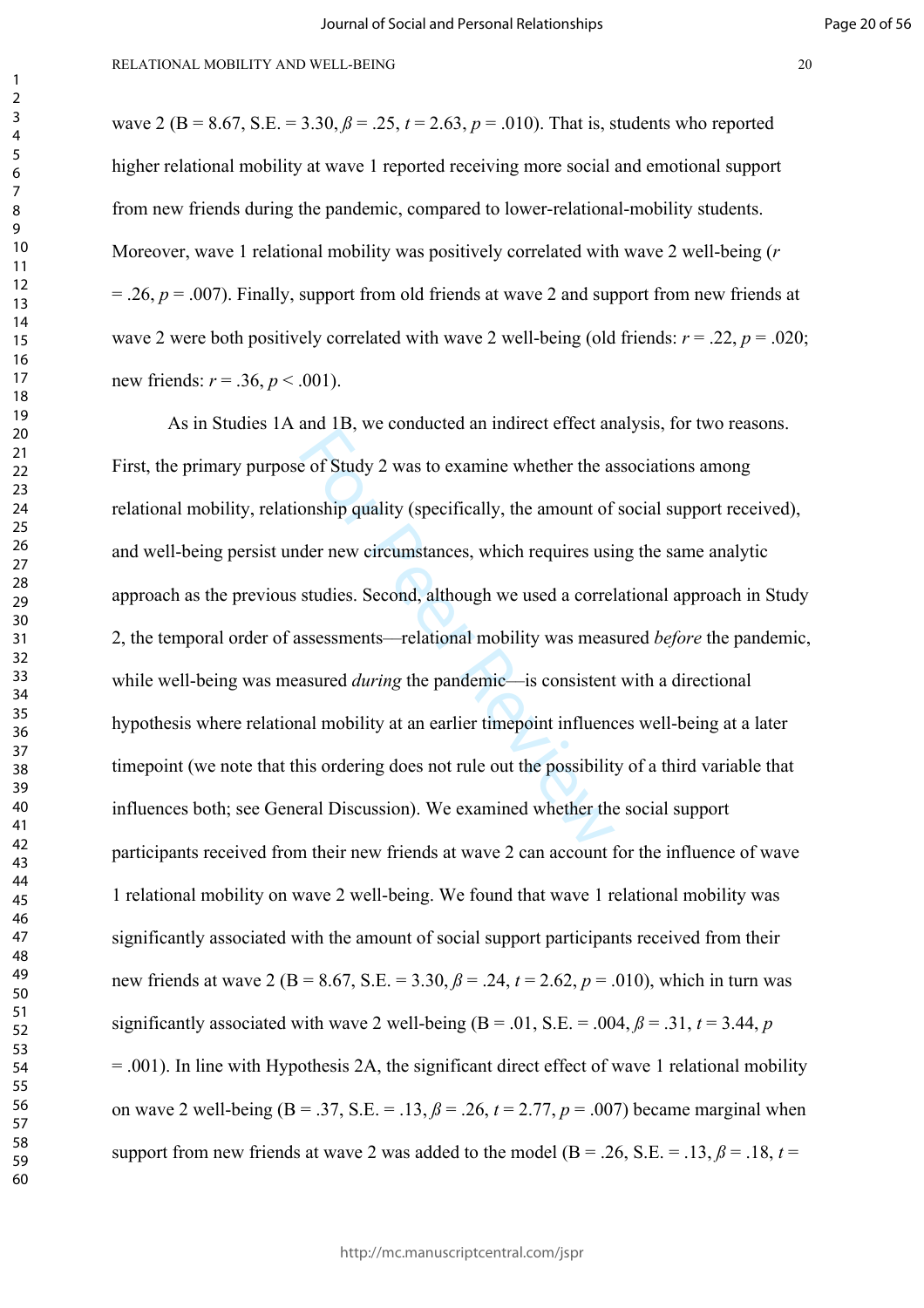$\mathbf{1}$  $\overline{2}$  $\overline{3}$  $\overline{4}$  $\overline{7}$ 

1.97, *p* = .051); Standardized indirect effect = .08, S.E. = .04, 95% CI = [.02, .18] (see Figure 2). These effects remained the same after log-transforming the measure of social support from new friends, and after controlling for wave 2 relational mobility, wave 1 well-being, and extraversion and SES at both waves (Supplementary Section 1B). When support from new friends and support from old friends were entered in the same model, only the indirect effect of support from new friends was significant (new friends: Standardized Indirect Effect = .07,  $S.E. = .04, 95\% \text{ CI} = [.02, .18]$ ; old friends: Standardized Indirect Effect = .01,  $S.E. = .01$ ,  $95\%$  CI = [-.01, .06]).

# **Study 2 Discussion**

plored whether the amount of social support<br>of friends and new friends can explain their<br>explored higher r<br>ceiving more social support from new friend<br>ted with higher reported well-being during<br>y accounted for the associat In Study 2, we explored whether the amount of social support that first-year college students received from old friends and new friends can explain their well-being during a worldwide pandemic. We found that students who reported higher relational mobility before the pandemic reported receiving more social support from new friends during the pandemic, which in turn was associated with higher reported well-being during the pandemic. Support from new friends partially accounted for the association between relational mobility and well-being. These results extend our findings from Studies 1A and 1B, conceptually replicating the associations among relational mobility, relationship quality, and well-being under new life circumstances. Furthermore, these findings suggest that more recently developed relationships––which may be better-suited to one's immediate situation––may serve as a particularly important source of social support, and perhaps well-being, during times of crisis.

# **General Discussion**

Does the freedom to seek alternative relationships contribute to personal well-being through enhanced relationship quality? If so, how do these associations vary as a function of life circumstances, and as a function of relationship length? The present research investigated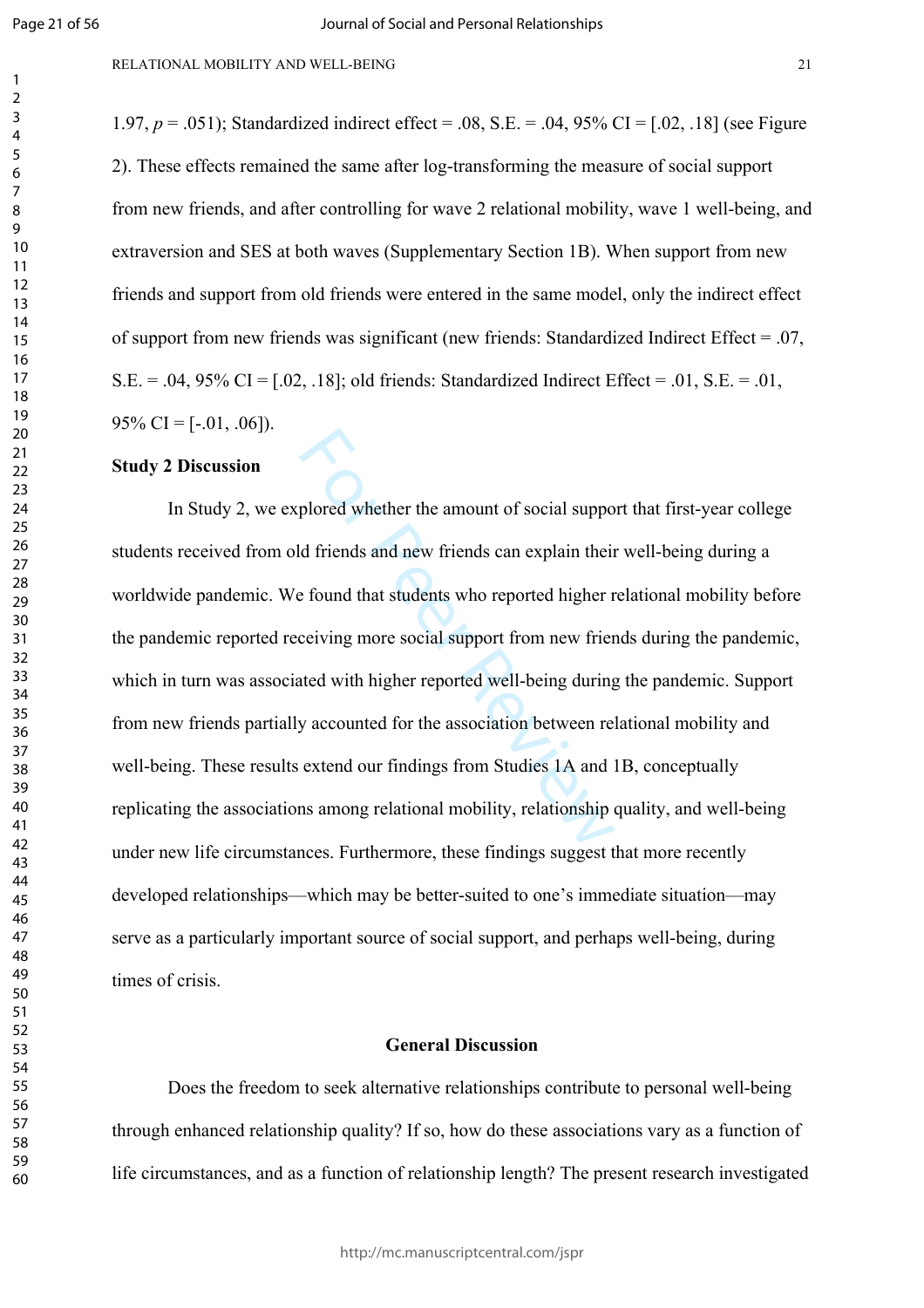#### RELATIONAL MOBILITY AND WELL-BEING 22

these questions. We show that perceiving higher relational mobility in one's social environment is associated with reporting higher relationship quality, which is in turn associated with reporting higher well-being. These associations persist under crisis circumstances, and seem to be driven by social support from newer relationship partners.

For Persian Information, and solar Revision Entails<br>ity and well-being persisted after controllin<br>bility and well-being: financial circumstar<br>individual level) and cultural and personal<br>aversion at the individual level). T In Studies 1A and 1B, we found that higher relational mobility is associated with higher relationship quality, and that this link partially accounts for the association between higher relational mobility and higher well-being. These findings emerged both at the national level and at the individual level. Importantly, at both levels of analysis, the association between relational mobility and well-being persisted after controlling for other variables that may impact relational mobility and well-being: financial circumstances (GDP at the national level; familial SES at the individual level) and cultural and personality factors (individualism at the national level; extraversion at the individual level). These results suggest that the perceived freedom to choose relationships may complement existing measures of well-being, above and beyond measures of economic productivity (Bergheim, 2006; Ivković, 2016) and individualism (Spector et al., 2001). In line with this, previous research has found that a nation's well-being is better predicted by perceived locus of control, rather than individualism-collectivism (Spector et al., 2001). Our findings are consistent with this pattern, suggesting that the feeling of control over one's own relationships may be critical for well-being.

In Study 2, we replicated the links between relational mobility, relationship quality, and well-being during the COVID-19 pandemic, a context that directly threatens people's well-being. First-year college students who perceived higher relational mobility before the pandemic reported receiving more social support from new friends during the pandemic, which in turn was associated with higher reported well-being during the pandemic. This study adds to an emerging body of work on how social support relates to well-being during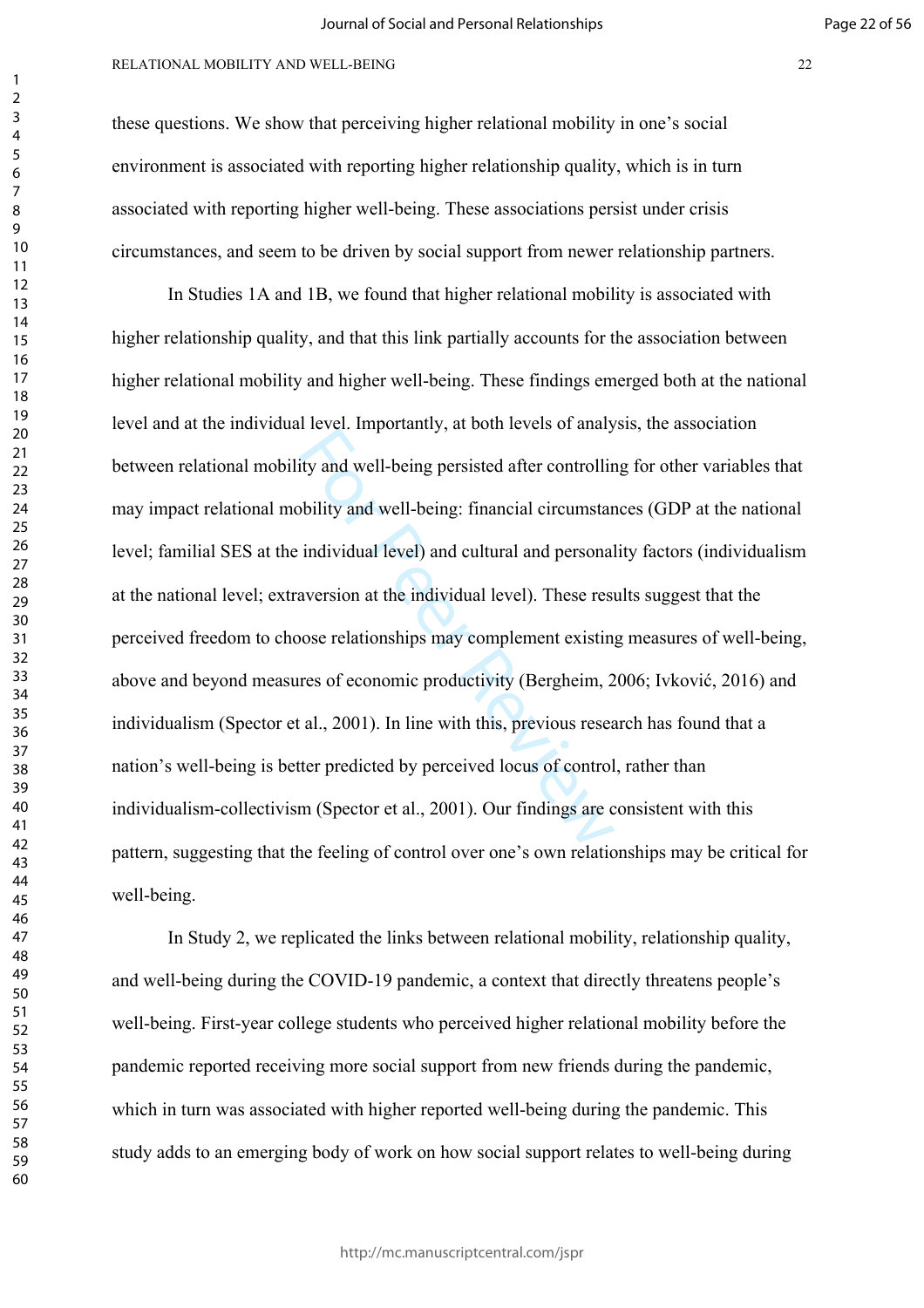$\mathbf{1}$  $\overline{2}$  $\overline{3}$  $\overline{4}$  $\overline{7}$ 

#### RELATIONAL MOBILITY AND WELL-BEING 23

the COVID-19 pandemic. Perceived social support is associated with decreased anxiety during the pandemic (Özmete & Park, 2020), decreased dysfunctional grief over COVID-19 related death (Skalski et al., 2021), decreased depression related to pandemic-era racial discrimination (Lee & Waters, 2021), and decreased depression, anxiety, and loneliness during quarantine (Grey et al., 2020). Expanding on this work, the current study suggests that the perceived freedom to choose relationships may modulate such effects: people higher in relational mobility received more social support from new friends during the pandemic, compared to people lower in relational mobility, and this was linked to higher well-being.

For Persistent Hosting, and ans was inneed<br>the esse effects, the current work makes importated<br>ogy. First, expanding on prior research (Y)<br>an important gap in the relationship literature<br>functioning of relationships within In establishing these effects, the current work makes important contributions to multiple areas of psychology. First, expanding on prior research (Yuki & Schug, 2012), the current findings address an important gap in the relationship literature regarding how larger social contexts shape the functioning of relationships within a society (Clark, 2018). For example, people feel the need to convince others that they would be a good friend or romantic partner (Clark et al., 2019), but this need may vary as a function of their society's level of relational mobility. People in societies characterized by low relational mobility may experience a lesser need, perhaps leading to decreased investment in relationships, and lowerquality relationships. Second, our findings demonstrate that the associations among relational mobility, relationship quality (specifically, the amount of social support received), and wellbeing can persist across different circumstances, including a crisis such as the COVID-19 pandemic. While the social support that people received from both long-standing and new friends during the pandemic correlated with higher well-being, only support from new friends explained the link between relational mobility and well-being. This result suggests that, during a crisis, people with higher relational mobility effectively recruit another source of social support (i.e., new friends) on top of their existing relationships, which may enhance their well-being. In line with this, previous studies have found that East Germans who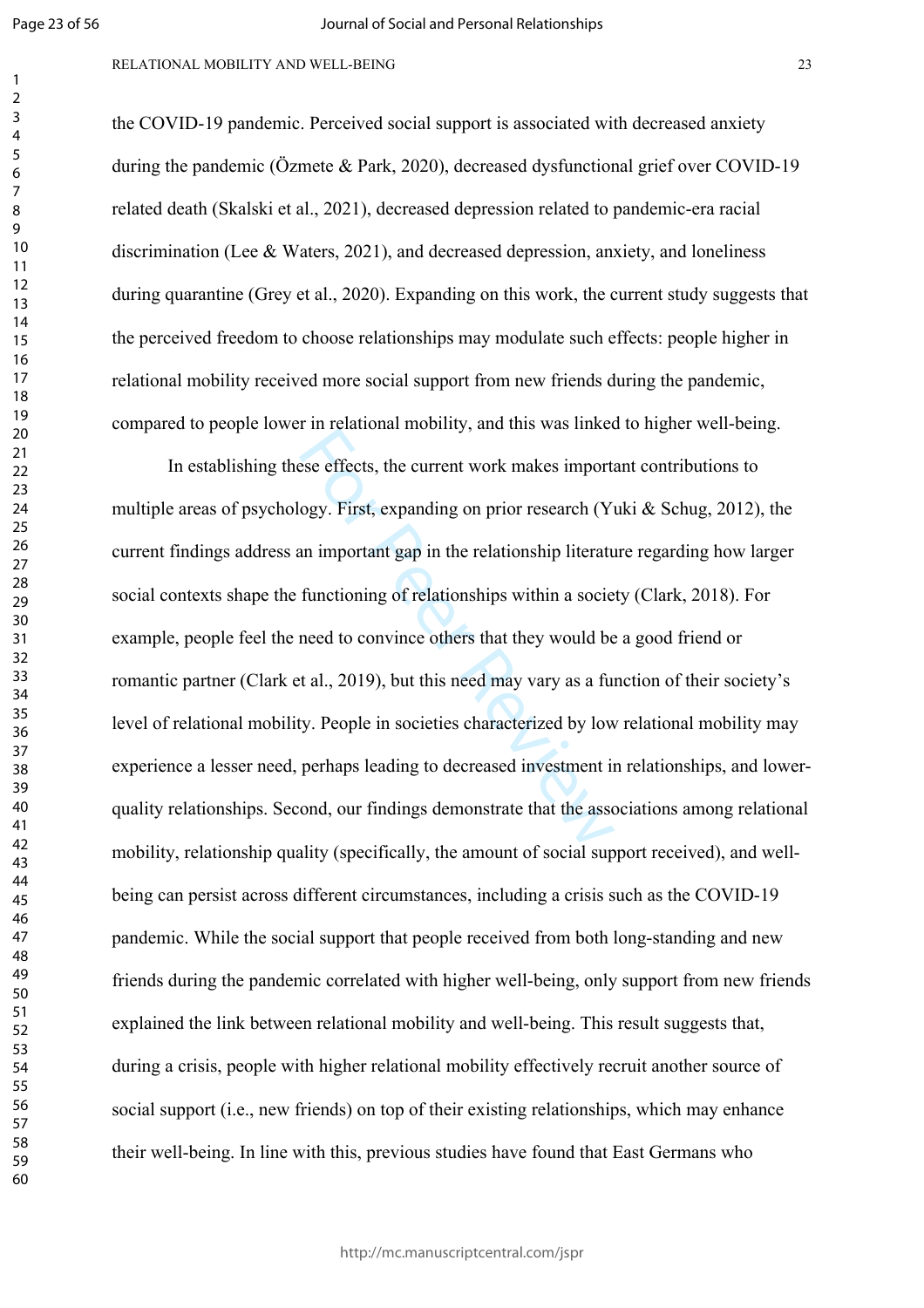#### RELATIONAL MOBILITY AND WELL-BEING 24

migrated to West Germany were better adjusted as a result of making new friends and partners (Schwarzer et al., 1994), and immigrants with home cultures that are high in relational mobility experience less loneliness after migration (Heu et al., 2020). This body of research suggests that the resilience needed for navigating challenging situations may be rooted in the ability to obtain new sources of social support, as shaped by relational mobility. Third, these findings inform our understanding of the possible mechanisms that drive individual and national differences in well-being, highlighting potential avenues for interventions aimed at enhancing personal and societal well-being.

mandapproximation section. We have moved to a difference that which people have moved to a difference and which people who moved a star which has shown that people who moved a star which is dead well-being (Oishi, 2010; Oi We note that relational mobility is distinct from residential mobility, which is often measured as the frequency with which people have moved to a different residential area. Importantly, previous research has shown that people who moved around more while growing up report *decreased* well-being (Oishi, 2010; Oishi & Talhelm, 2012), especially when they are more of an introvert than an extravert (Oishi & Schimmack, 2010). While relational mobility and residential mobility often go hand in hand, we found in the current study that higher relational mobility was associated with *higher* levels of well-being. These findings suggest that, above and beyond physical residential movement, which is accompanied by potentially forced changes in relationships, the perceived *freedom* of choosing relationships based on one's own needs and preferences has an independent influence on well-being. Supporting this notion, in an alternative analysis of Study 1B, we controlled for the number of new friends and acquaintances that participants made in the last few months, and found that the association between relational mobility and well-being still remained significant (Supplementary Section 4). These findings indicate that one's subjective interpretation of the flexibility of their social surroundings, above and beyond their actual social opportunities, relates to one's subjective sense of relationship quality and well-being.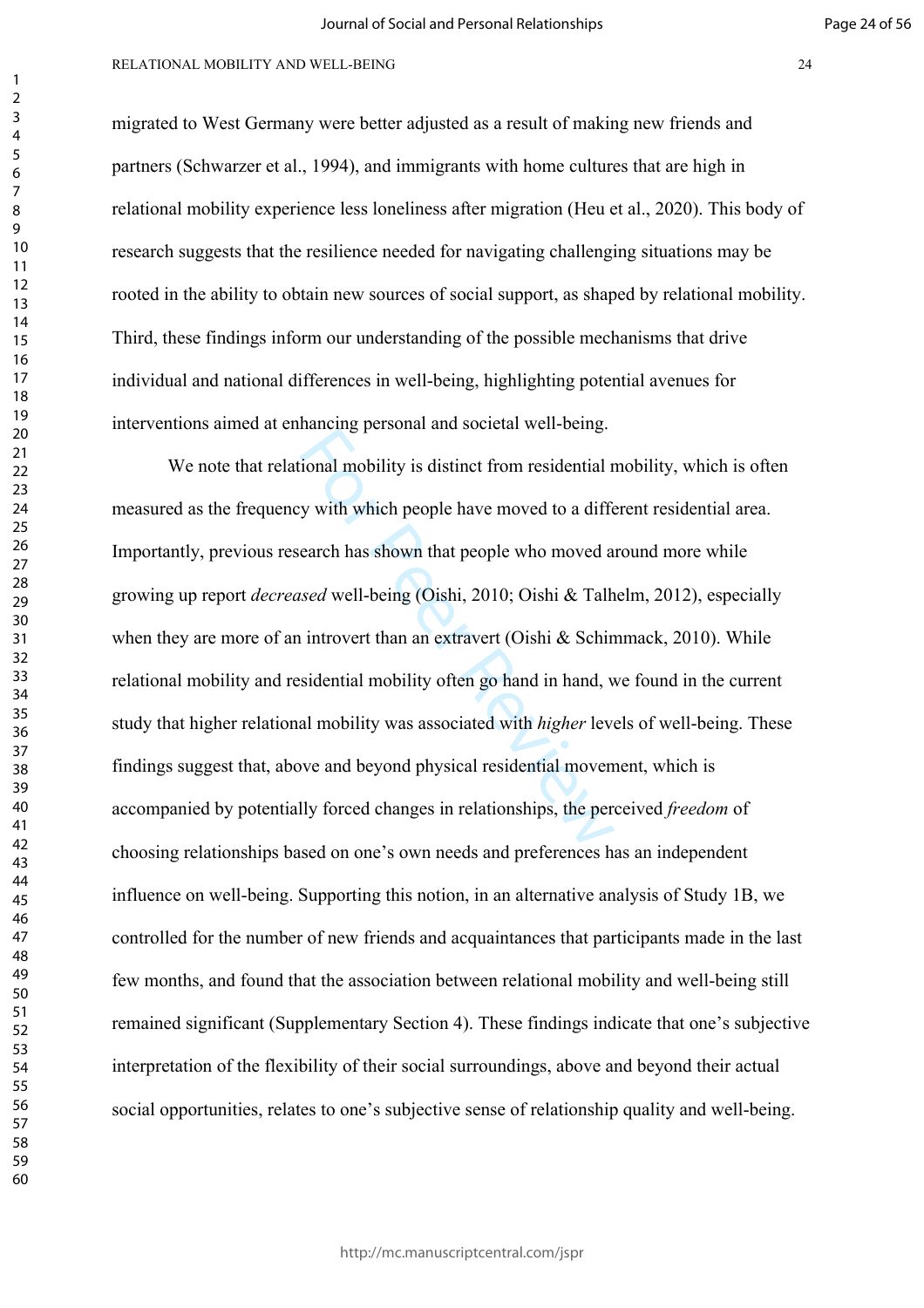$\mathbf{1}$  $\overline{2}$  $\overline{4}$  $\overline{7}$ 

#### RELATIONAL MOBILITY AND WELL-BEING 25

the choman support (some et al., 2000).<br>
For Pound that relational mobility was associted than old friends. It is possible that people v<br>
ate new relationships with people who are<br>
eople who are having a similar crisis exp A few key questions remain to be addressed in future work. First, what is the specific mechanism through which relational mobility influences relationship quality? One potential mechanism, as suggested in prior work, is that the threat of one's close others looking for other options can motivate people to invest more in their relationships, which may ultimately enhance relationship quality (Thomson et al., 2018). Another potential mechanism, which may coexist with the first, is that people in high-relational-mobility societies may be more selective in their relationship choices, and more likely to choose or be chosen by others who can provide more social and emotional support (Schug et al., 2009). Potentially supporting this notion, in Study 2, we found that relational mobility was associated with social support from new friends, rather than old friends. It is possible that people with high relational mobility can readily initiate new relationships with people who are more suitable for their current situation––e.g., people who are having a similar crisis experience and can thus provide appropriate empathy and support. Further investigation is needed to test these possibilities.

Second, related to the above point, our findings do not address whether relational mobility changes the way people seek and leverage social support from others. Previous research has found that people who perceive relationships as "given", such as Asians, are less likely to seek social support, less successful in resolving stressors with social support, and more vigilant to relational constraints when seeking social support, than those who engage in relationships more voluntarily, such as Americans (Sherman et al., 2009; Taylor et al., 2004). These cultural differences may be accounted for by differences in relational mobility. For example, people in a society characterized by low relational mobility may only seek support from people that they have known for a sufficient amount of time. They also may feel that social support from new acquaintances or friends is less helpful in resolving stressors compared to support from long-standing relationship partners. Similarly, people may have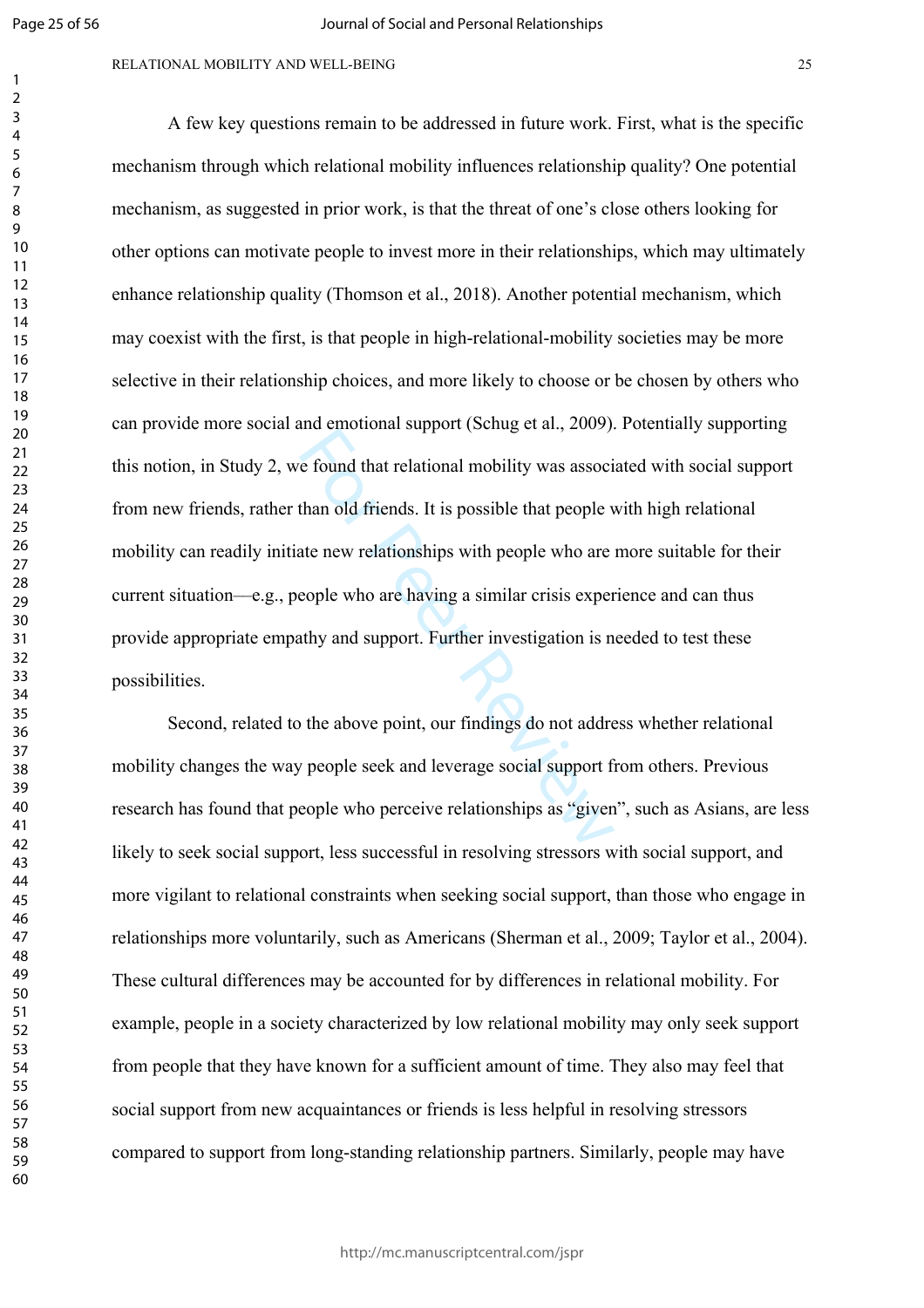different expectations for old versus new relationship partners––they may expect to receive more support from old partners than from new ones. These differences in expectations may shape subjective perceptions of the support that people end up receiving (i.e., they may be disappointed when old friends provide less support than expected, and pleased when new friends provide more support than expected).

In ventrious mesting sected they cause<br>anneed individual well-being in high-relationship quality, i.e., happy people make good<br>or that simultaneously affects both relations<br>and of individualism (Diener et al., 1995; T<br>ill Third, the specific causal directions of the relationships among relational mobility, relationship quality, and well-being will be important to examine. Although enhanced relationship quality in high-relational-mobility societies may cause an increase in well-being, it is also possible that enhanced individual well-being in high-relational-mobility societies causes increases in relationship quality, i.e., happy people make good partners. Alternatively, there may be a third factor that simultaneously affects both relational mobility and wellbeing, such as endorsement of individualism (Diener et al., 1995; Thomson et al., 2018; we note, however, that we still observed an association between relational mobility and wellbeing after controlling for individualism). A cross-cultural longitudinal study that tracks individuals' perceptions of relationship flexibility, relationship quality, and well-being over the lifespan would help address this question.

Forth, as relational mobility was originally conceived as a socioecological factor, caution should be paid when interpreting relational mobility data acquired at the level of individuals. While we did find a consistent pattern of results between national- and individual-level studies, it will be helpful for future studies to replicate the findings from Study 1B and Study 2 cross-culturally, by examining multiple societies characterized by different levels of relational mobility.

Last, we did not collect the following demographic variables from participants: sexual identity, sexual orientation, employment or occupational status, student status (in Study 1B),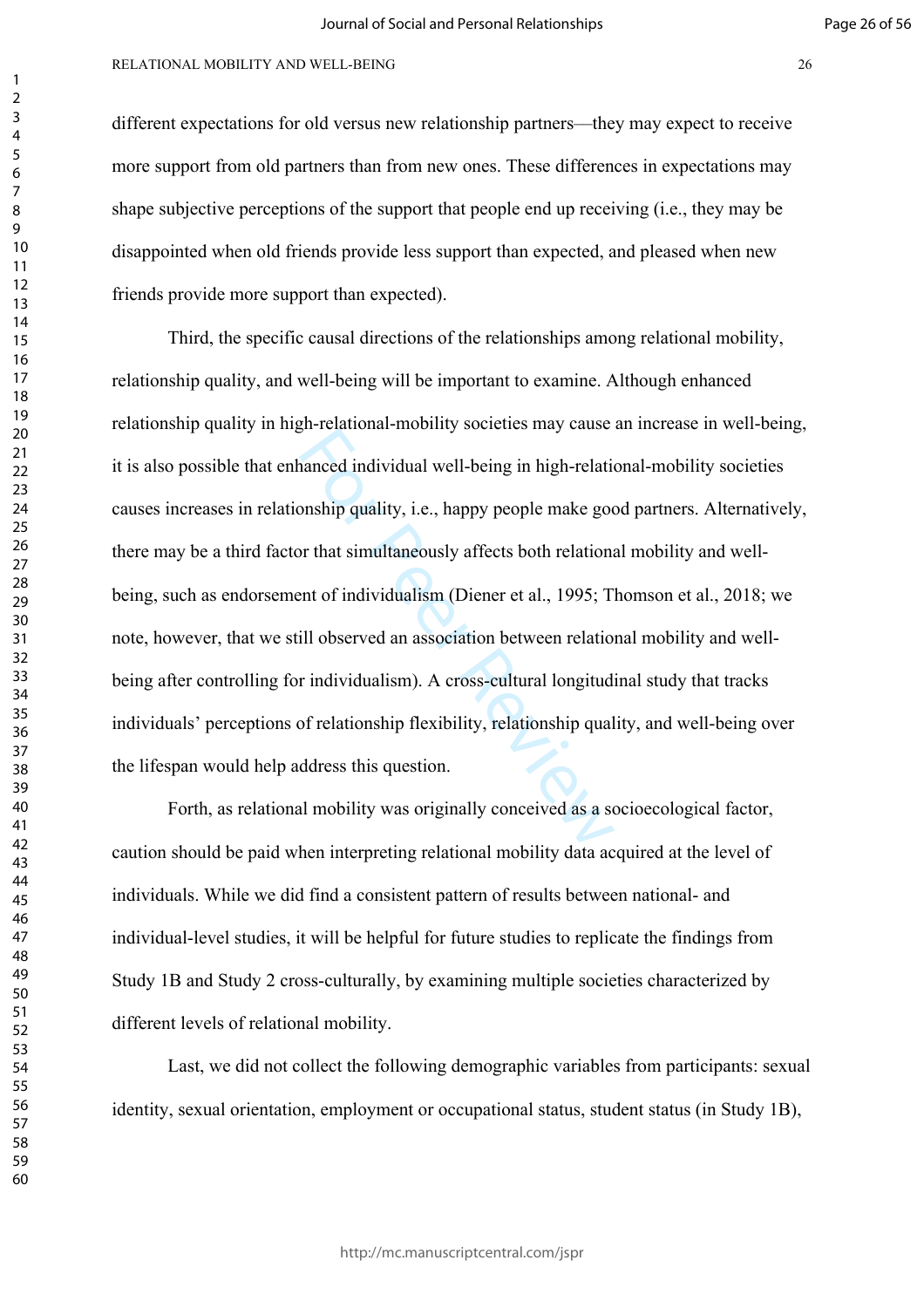and disability status, which may be informative in explaining individual differences if collected in future research.

Being Ry. Having high-quality relationships with close others is critical for well-being. The present work extends our understanding of this common notion, by taking into consideration another factor: whether or not one's environment gives people the freedom to start and end relationships at will. We found that people who perceive higher relational mobility enjoyed higher quality relationships, which explained their higher well-being. Furthermore, people with higher relational mobility received more social support from new friends during a time of crisis, which explained their enhanced well-being. Investigating the underlying causal mechanisms of this effect will allow us to better understand the consequences of social support provided by freely-chosen relationships, and perhaps uncover avenues for increasing personal and societal levels of well-being.

http://mc.manuscriptcentral.com/jspr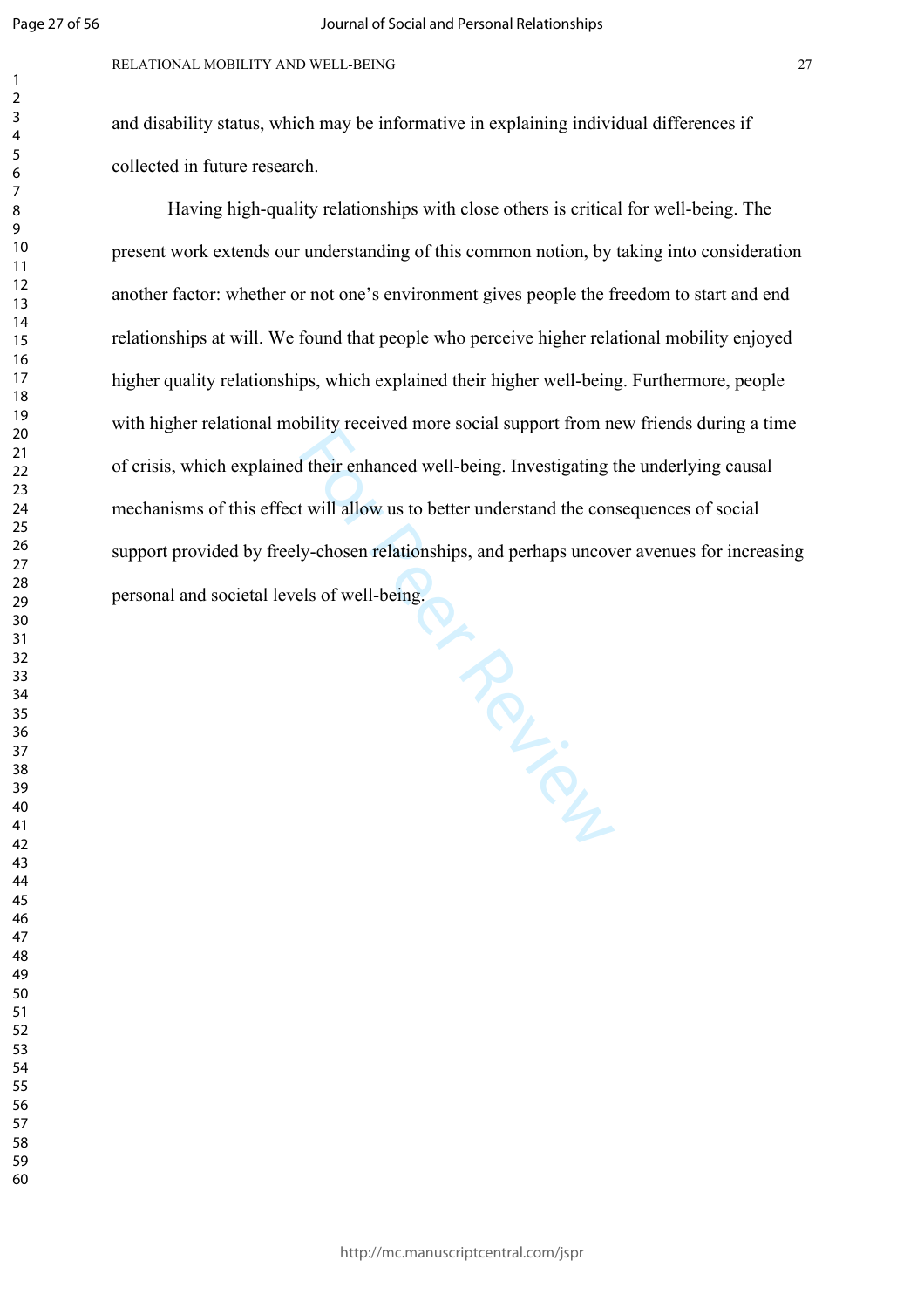- Argyle, M. (1987). *The Psychology of Happiness.* London: Methuen
- Baumeister, R. F. & Leary, M. R. (1995). The need to belong: Desire for interpersonal attachments as a fundamental human motivation. *Psychological Bulletin, 117*(3), 497- 529.
- Bergheim, S. (2006). *Measures of well-being there is more to it than GDP.* Research report. Global Growth Centres, Frankfurt am Main.
- Briditt, K. S. & Antonucci, T. C. (2007). Relationship quality profiles and well-being among married adults. *Journal of Family Psychology, 21*(4), 595-604.
- Brown, G., Andrews, B., Harris, T., Adler, Z., & Bridge, L. (1986). Social support, selfesteem and depression. *Psychological Medicine, 16*(4), 813-831. doi:10.1017/S0033291700011831
- Brown, S. L., & Brown, R. M. (2006). Selective investment theory: Recasting the functional significance of close relationships. *Psychological inquiry*, *17*(1), 1-29.
- *nurnal of Family Psychology, 21(4), 595-66*<br>
Harris, T., Adler, Z., & Bridge, L. (1986).<br>
ssion. *Psychological Medicine, 16(4), 813-*<br>
3291700011831<br>
R. M. (2006). Selective investment theory:<br>
ose relationships. *Psych* Bulmahn, T.: 2000, 'Modernity and happiness – the case of Germany', Proceedings of the Third Conference of the International Society for Quality of Life Studies (University of Girona Press, Girona, Spain), pp. 262–264.
- Buote, V. M., Pancer, S. M., Pratt, M. W., Adams, G., Birnie-Lefcovitch, S., Polivy, J., & Wintre, M. G. (2007). The importance of friends: Friendship and adjustment among 1st-year university students. *Journal of Adolescent Research, 22*(6), 665-689.
- Carey, R. M. & Markus, H. R. (2017). Social class shapes the form and function of relationships and selves. *Current Opinion in Psychology, 18*, 123-130.
- Carey, R.M., & Zhang-Bencharit, L. (2018). Socioeconomic cultures: How education shapes

Page 28 of 56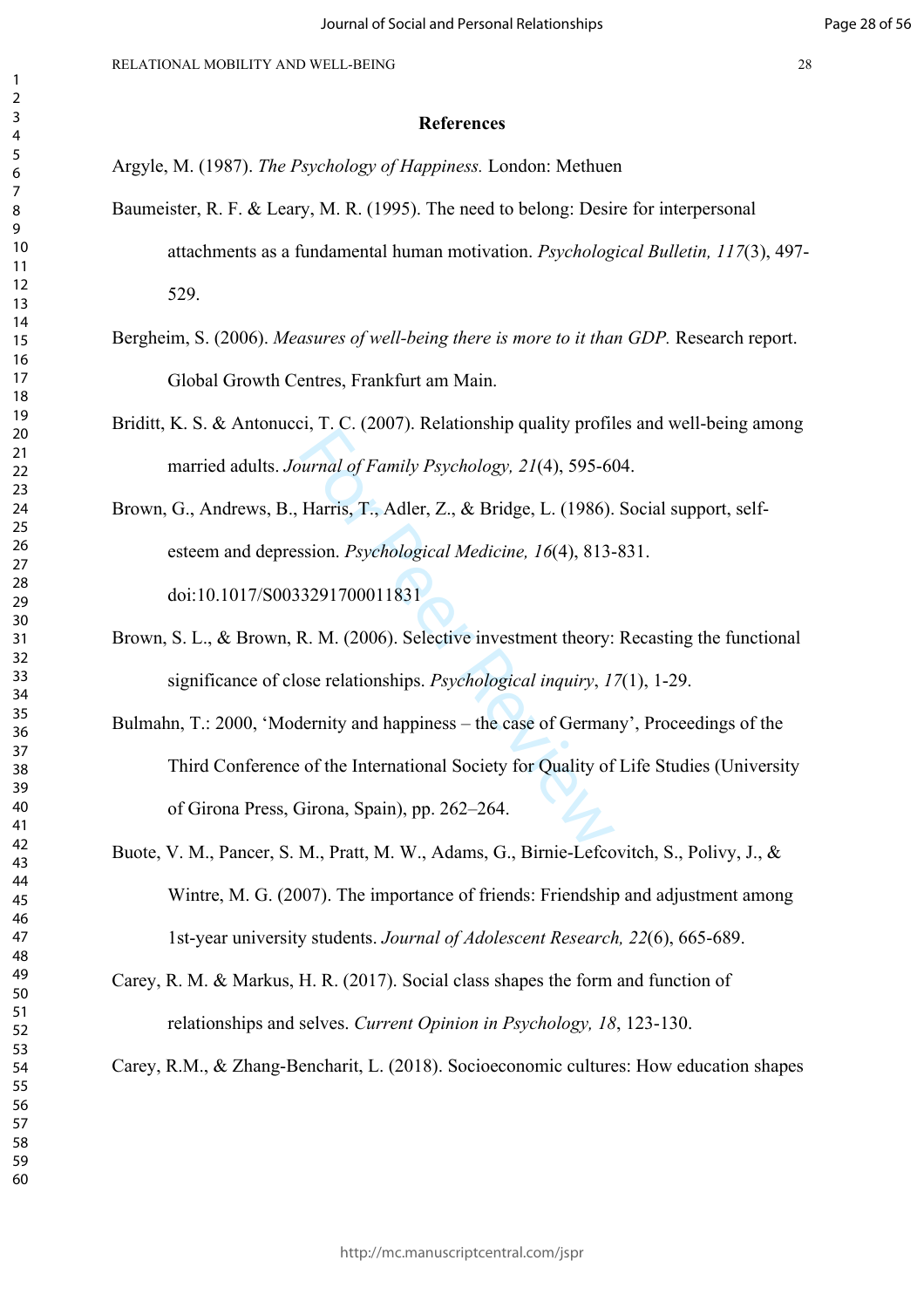$\mathbf{1}$  $\overline{2}$  $\overline{3}$  $\overline{4}$  $\overline{7}$ 

| the self. In Uskul & S. Oishi (Eds.), Socioeconomic environment and human          |
|------------------------------------------------------------------------------------|
| <i>psychology: Social, ecological, and cultural perspectives. New York: Oxford</i> |
| <b>University Press</b>                                                            |

- Carkhuff, R. R. (1969). *Helping and human relations: A primer for lay and professional helps.* Holt, Reinehart & Winston, New York, 1969.
- Chen, J. M., Kim, H. S., Mojaverian, T., & Morling, B. (2012). Culture and social support provision: *Who gives what and why. Personality and Social Psychology Bulletin,*  (1), 3-13.
- Clark, M. S. (2018). What is good and what is missing in relationship theory and research. In A. L. Vangelisti & D. Perlman (Eds.), *The Cambridge handbook of personal relationships* (p. 28-38). Cambridge University Press. https://doi.org/10.1017/9781316417867.004
- t is good and what is missing in relationsh<br>  $\&$  D. Perlman (Eds.), *The Cambridge hand*<br>  $28-38$ ). Cambridge University Press.<br>  $1017/9781316417867.004$ <br>  $\&$  Aragón, O. R. (2019). Relationship ini<br>
rraction and well-fu Clark, M. S., Beck, L. A., & Aragón, O. R. (2019). Relationship initiation: Bridging the gap between initial attraction and well-functioning communal relationships. In B. H. Fiese, M. Celano, K. Deater-Deckard, E. N. Jouriles, & M. A. Whisman (Eds.), *APA handbooks in psychology®. APA handbook of contemporary family psychology: Foundations, methods, and contemporary issues across the lifespan* (p. 409-425). American Psychological Association. https://doi.org/10.1037/0000099-023
- Cobb, S. (1976). Social support as a moderator of life stress. Psychosomatic Medicine, 38(5), 300–314. https://doi.org/10.1097/00006842-197609000-00003

Collins, N. L. & Miller, L. C. (1994). Self-disclosure and liking: A meta-analytic review. *Psychological Bulletin, 116*(3), 457-475.

Cummins, R.A. (1998). The second approximation to an international standard for life satisfaction. *Social Indicators Research 43*, pp. 307–334.

DeLongis, A., Folkman, S., & Lazarus, R. S. (1988). The impact of daily stress on health and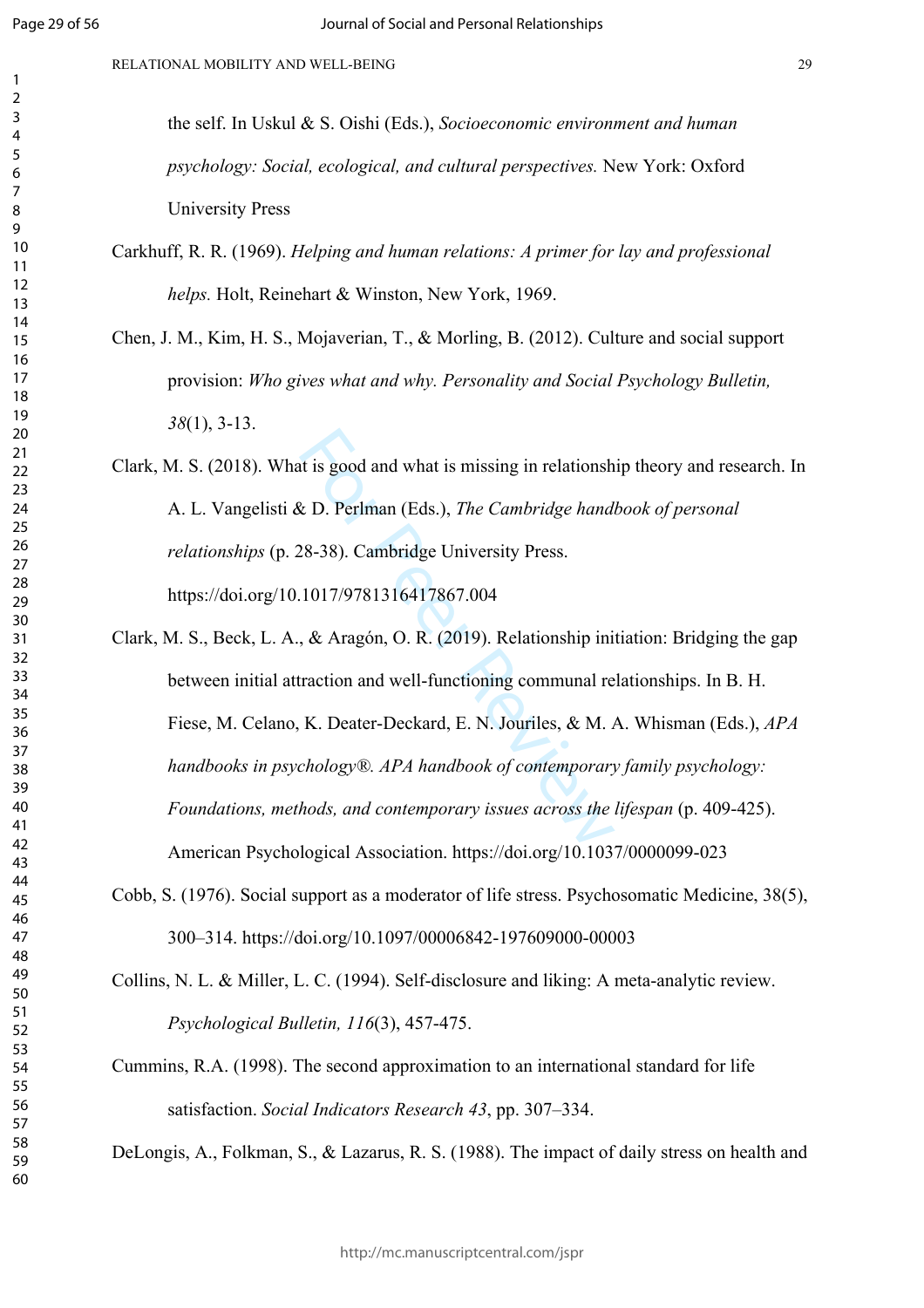mood: Psychological and social resources as mediators. *Journal of Personality and Social Psychology, 54*(3), 486-495.

- Demir, M. (2008). Sweetheart, you really make me happy: Romantic relationship quality and personality as predictors of happiness among emerging adults. *Journal of Happiness Studies,* 9, 257-277.
- Diener, E., Diener, M., & Diener, C. (1995). Factors predicting the subjective well-being of nations. *Journal of Personality and Social Psychology, 69*, pp. 851–864.

Diener, E., Emmons, R. A., Larsen, R. J., & Griffin, S. (1985). The satisfaction with life scale. *Journal of Personality Assessment, 49*(1), 71-75.

- Example 1, 2008). The<br>Personality Assessment, 49(1), 71-75.<br>995). Resources, personal strivings, and su<br>liographic approach. Journal of Personalit<br>m, A. M. (2015). Popularity, similarity, and<br>Psychological Science, 26, 593 Diener, E. & Fujita, F. (1995). Resources, personal strivings, and subjective well-being: A nomothetic and idiographic approach. *Journal of Personality and Social Psychology,*  (5), 926-935.
- Feiler, D. C. & Kleinbaum, A. M. (2015). Popularity, similarity, and the network extraversion bias. *Psychological Science, 26*, 593-603.
- Fleming, R., Baum, A., Gisriel, M. M., & Gatchel, R. J. (1982). Mediating influences of social support on stress at Three Mile Island. *Journal of Human Stress, 8*(3), 14-23.
- Florian, V., Mikulincer, M., & Hirschberger, G. (2002). The anxiety-beffering function of close relationships: Evidence that relationship commitment acts as a terror management mechanism. *Journal of Personality and Social Psychology, 82*(4), 527- 542.

Gallup World Poll (2019). *World Poll Survey Data*. Washington, DC: Gallup, Inc..

Gosling, S. D., Rentfrow, P. J., & Swann, W. B., Jr. (2003). A very brief measure of the Big-Five personality domains. *Journal of Research in Personality, 37*, 504–528.

Grey, I., Arora, T., Thomas, J., Saneh, A., Tohme, P., & Abi-Habib, R. (2020). The role of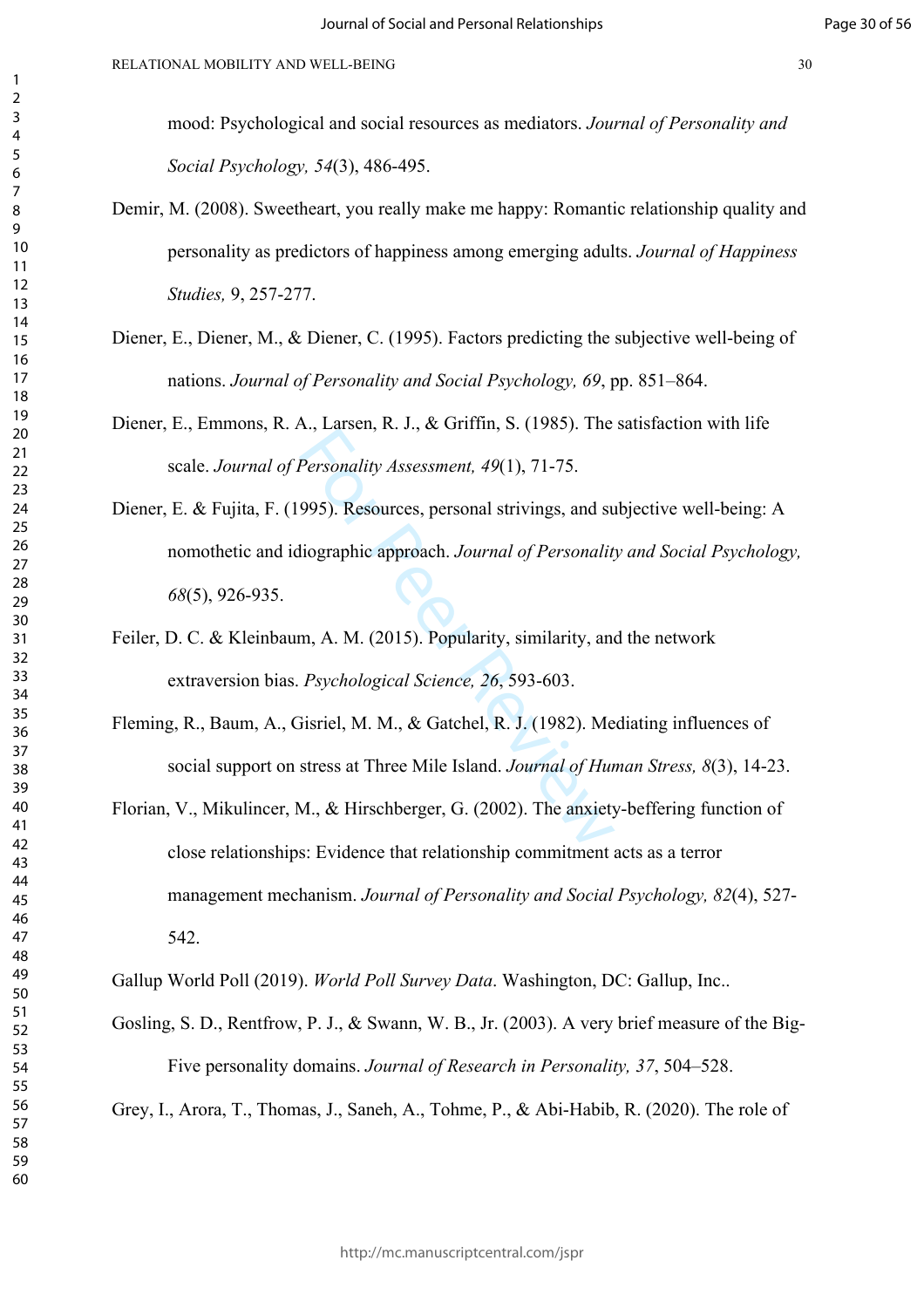$\mathbf{1}$  $\overline{2}$  $\overline{3}$  $\overline{4}$  $\overline{7}$ 

perceived social support on depression and sleep during the COVID-19 pandemic. *Psychiatry Research, 293*, 113452.

- Greenberg, H. & Kosloff, S. (2008). Terror management theory: Implications for understanding prejudice, stereotyping, intergroup conflict, and political attitudes. *Social and Personality Psychology Compass, 2*(5), 1881-1894.
- Heu, L. C., van Zomeren, M., & Hansen, N. (2020). Far away from home and (not) lonely: Relational mobility in migrants' heritage culture as a potential protection from loneliness. *International Journal of Intercultural Relations, 77*, 140-150.
- Hofstede, G., Hofstede, G. J., & Minkov, M. (2010). *Cultures and organizations: Software of the mind* (3rd ed.). New York, NY: McGraw-Hill.
- Holt-Lunstad, J., Smith, T. B., & Layton, J. B. (2010). Social relationships and mortality risk: A meta-analytic review. *PLOS Medicine*, *7*(7), e1000316. https://doi.org/10.1371/journal.pmed.1000316
- S. J., & Minkov, M. (2010). *Cultures and c*<br>
D. New York, NY: McGraw-Hill.<br>
F. B., & Layton, J. B. (2010). Social relations.<br>
ytic review. *PLOS Medicine*, 7(7), e10003<br>
1371/journal.pmed.1000316<br>
Xasser, T., & Ryan, R. M Ilardi, B. C., Leone, D., Kasser, T., & Ryan, R. M. (1993). Employee and supervisor ratings of motivation: Main effects and discrepancies associated with job satisfaction and adjustment in a factory setting. *Journal of Applied Social Psychology, 23*(21), 1789- 1805.
- Impett, E. A., Gordon, A. M., Kogan, A., Oveis, C., Gable, S. L., & Keltner, D. (2010). Moving toward more perfect unions: daily and long-term consequences of approach and avoidance goals in romantic relationships. Journal of personality and social psychology, 99(6), 948.

International Monetary Fund. (2019). *GDP per capita; U.S. dollars per capita 2018.* Retrieved in June, 2019, from http://www.imf.org/external/datamapper/NGDPDPC@WEO/OEMDC/ADVEC/WEO **WORLD**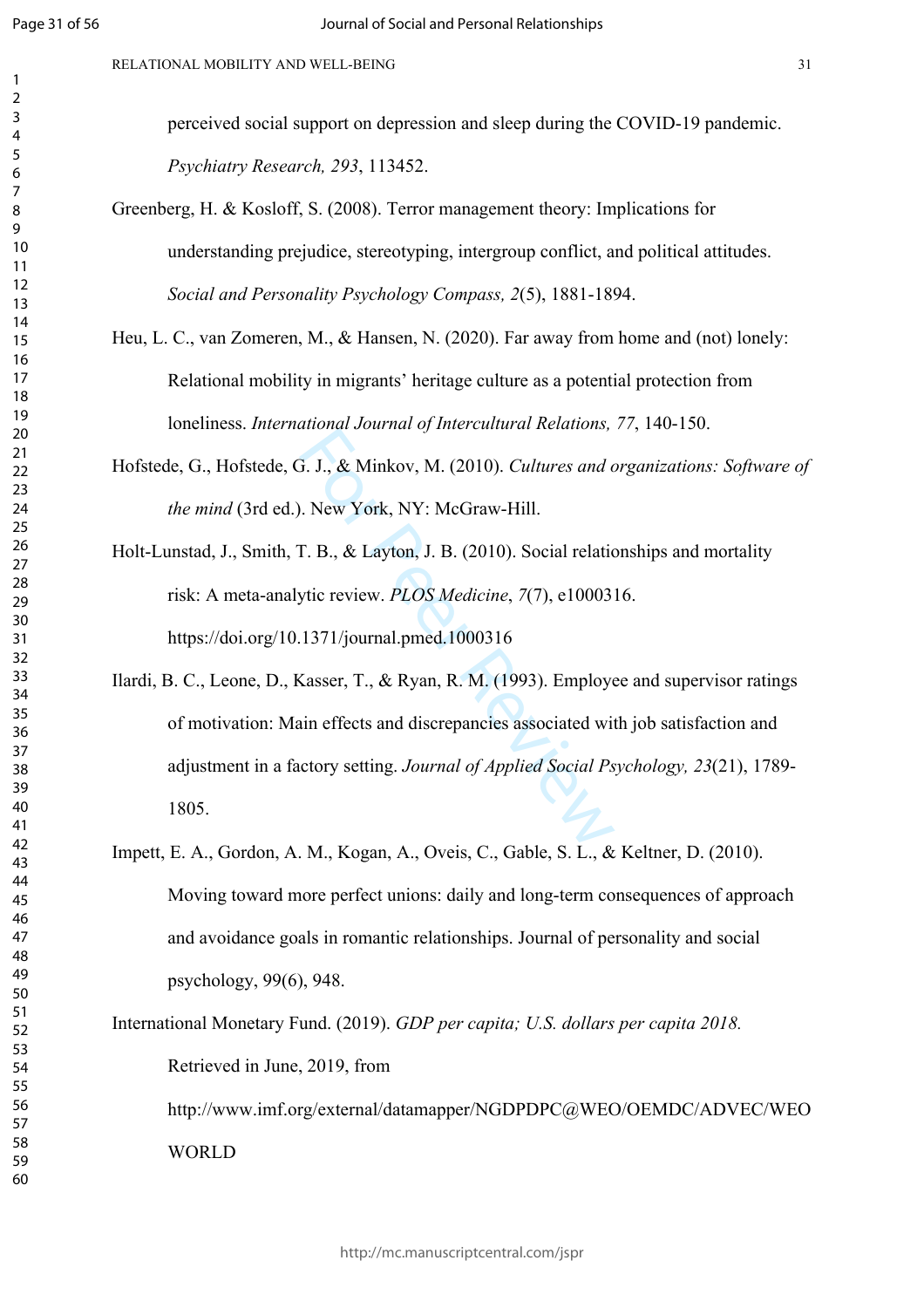Ivković, A. F. (2016). Limitations of the GDP as a measure of progress and well-being. Ekonomski Vjesnik / Econviews, XXIX, 257–272.

https://hrcak.srce.hr/ojs/index.php/ekonomski-vjesnik/article/view/4217/2459

- Kanemasa, Y., & Daibo, I. (2003). Three components in the triangular theory of love and intimate opposite-sex relationships. *Japanese Journal of Research on Emotions,* (1), 11-24.
- Kasser, V. G., & Ryan, R. M. (1999). The relation of psychological needs for autonomy and relatedness to vitality, well-being, and mortality in a nursing home. *Journal of Applied Social Psychology, 29*(5), 935-954.
- Kito, M., Yuki, M., & Thomson, R. (2017). Relational mobility and close relationships: A socioecological approach to explain cross-cultural differences. *Personal Relationships, 24*, 114-130.
- starting, and mortainty in a narrang-<br>ychology, 29(5), 935-954.<br>nomson, R. (2017). Relational mobility and<br>pproach to explain cross-cultural difference,<br>114-130.<br>Nakanishi, D., & Oishi, S. (2019). Gift-g<br>itment signal: Rel Komiya, A., Ohtsubo, Y., Nakanishi, D., & Oishi, S. (2019). Gift-giving in romantic couples serves as a commitment signal: Relational mobility is associated with more frequent gift-giving. *Evolution and Human Behavior, 40*, 160-166.
- Kuster, M., Backes, S., Brandstätter, V., Nussbeck, F. W., Bradbury, T. N., Sutter-Stickel, D., & Bodenmann, G. (2017). Approach-avoidance goals and relationship problems, communication of stress, and dyadic coping in couples. Motivation and Emotion, 41(5), 576-590.
- Lakey, B. & Orehek, E. (2011). Relational regulation theory: A new approach to explain the link between perceived social support and mental health. *Psychological Review,*  (3), 482-495.
- Lee, H., Lou, N. M., Johnson, M. D., & Park, S. W. (2019). A socioecological perspective to understanding mental and physical health: The mediating role of relationship mindsets and goals. *Journal of Social and Personal Relationships, 36*(10), 3117-3138.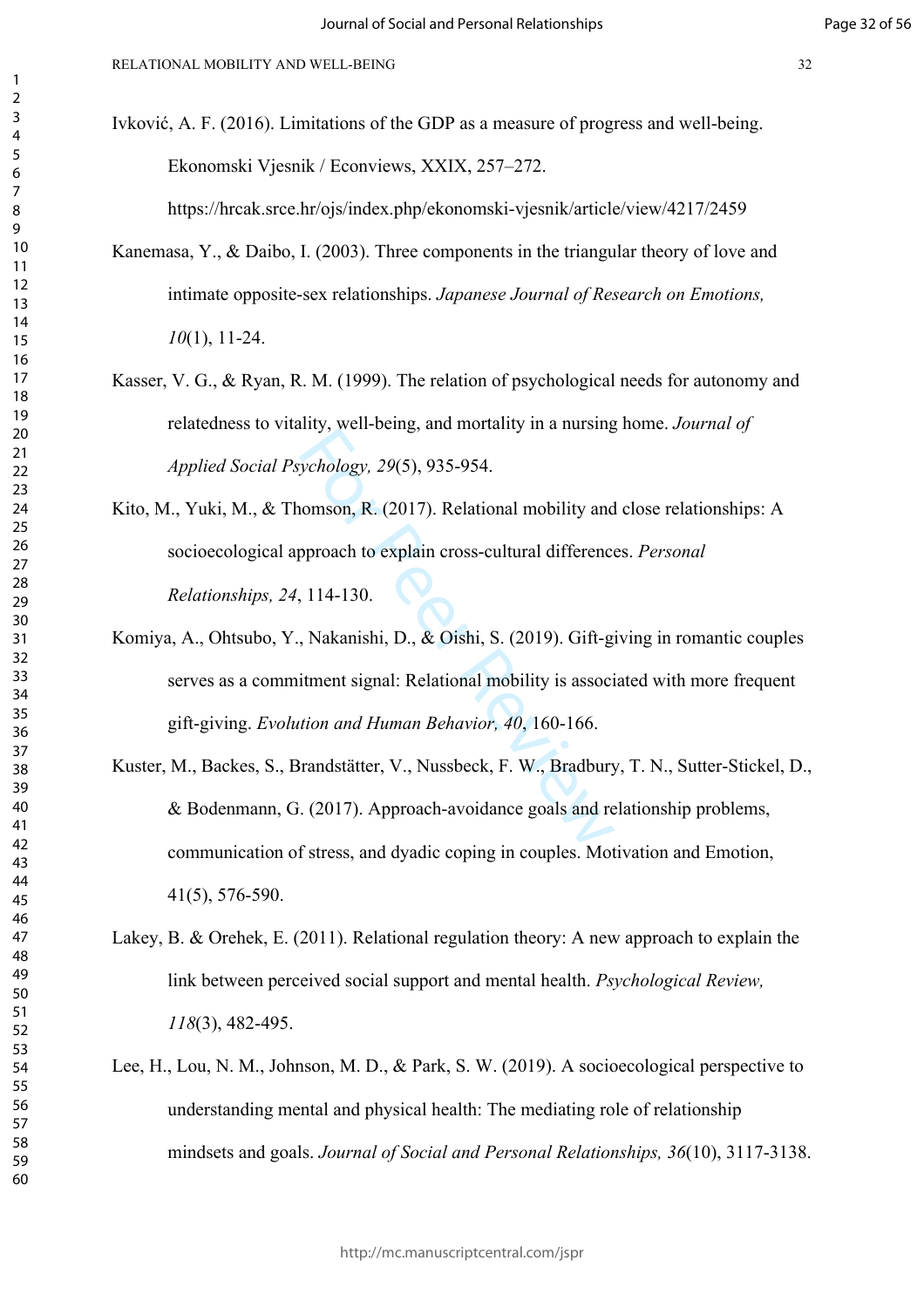$\mathbf{1}$  $\overline{2}$  $\overline{3}$  $\overline{4}$  $\overline{7}$ 

RELATIONAL MOBILITY AND WELL-BEING 33

- Lee, S. & Waters, S. (2021). Asians and Asian Americans' experiences of racial discrimination during the COVID-19 pandemic: Impacts on health outcomes and the buffering role of social support. *Stigma and Health, 6*(1), 70-78.
- Li, L. M. W., Adams, G., Kurtiş, Tuğçe, & Hamamura, Takeshi. (2015). Beware of friends: The cultural psychology of relational mobility and cautious intimacy. *Asian Journal of Social Psychology, 18*, 124-133.
- Li, L. M. W., Hamamura, T., & Adams, G. (2016). Relational mobility increases social (but not other) risk propensity. *Journal of Behavioral Decision Making, 29*, 481-488.
- $\kappa$  & Lee, H. (2018). Low relational mobilit<br>erstand enemies but not friends and acquai<br>ogy, 57, 43-60.<br>V. (2017). Interpersonal relationship minds<br>cultures: The role of relational mobility. P<br>200-206.<br>P. T. (1990). Per Li, L. M. W., Masuda, T., & Lee, H. (2018). Low relational mobility leads to greater motivation to understand enemies but not friends and acquaintances. British Journal of Social Psychology, 57, 43-60.
- Lou, N. M. & Li, L. M. W. (2017). Interpersonal relationship mindsets and rejection sensitivity across cultures: The role of relational mobility. *Personality and Individual Differences, 108*, 200-206.
- McCrae, R. R., & Costa, P. T. (1990). *Personality in adulthood.* New York, NY: Guilford Press.
- McManus, R. M., Kleiman-Weinger, M., & Young, L. (2020). What we owe to family: The impact of special obligations on moral judgment. *Psychological Science, 31*(3), 227- 242.
- McManus, R. M., Mason, J. E., & Young, L. (2021). Re-examining the role of family relationships in structuring perceived helping obligations, and their impact on moral evaluation. *Journal of Experimental Social Psychology, 96*, 104182.

Mikulincer, M., & Florian, V. (1998). The relationship between adult attachment styles and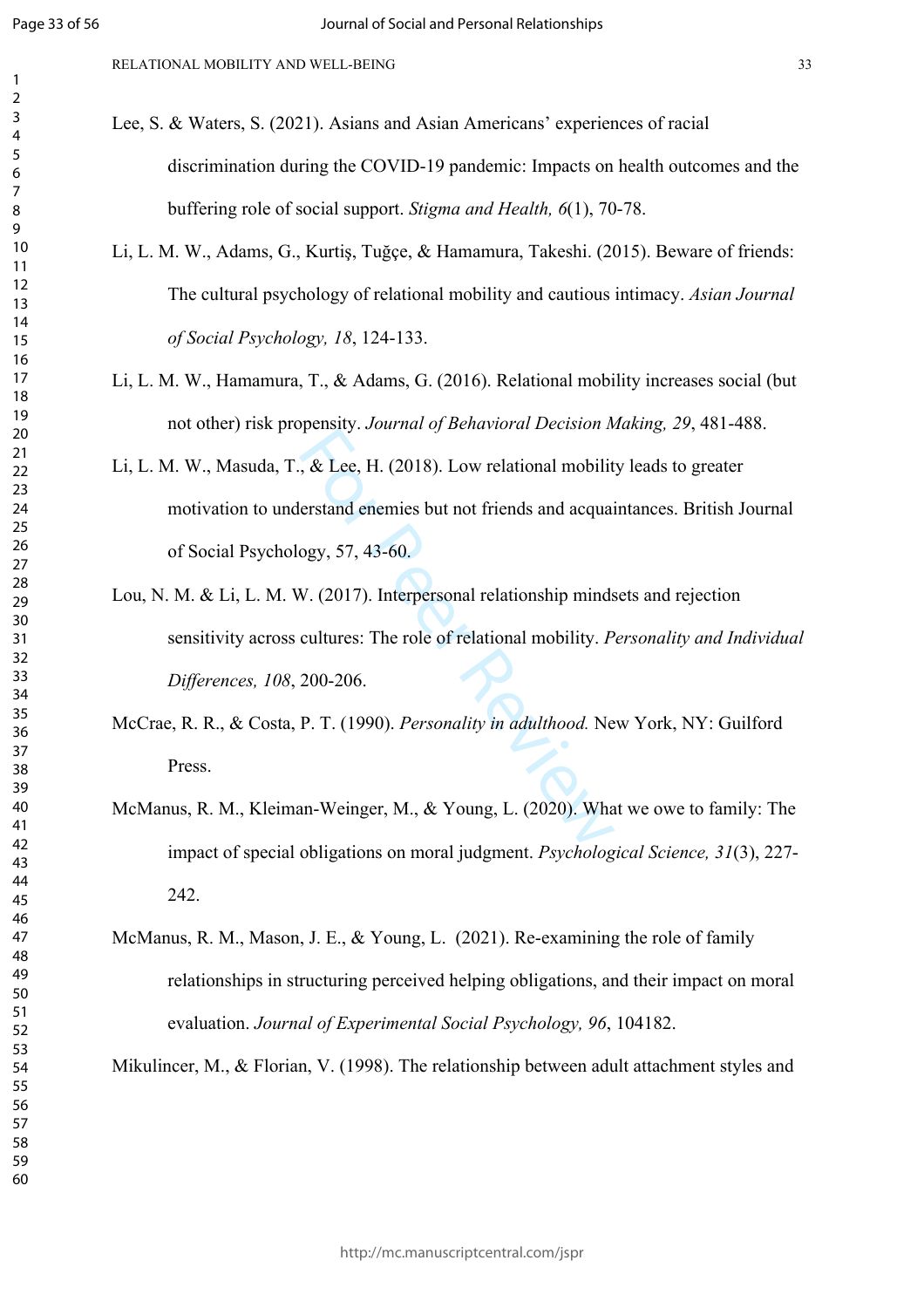emotional and cognitive reactions to stressful events. In J. A. Simpson & W. S. Rholes (Eds.), *Attachment theory and close relationships* (p. 143-165). Guilford Press.

# Myers, D. G. (1999). Close relationships and quality of life. See Kahneman et al., 1999, pp. 374-391.

- Nezlek, J.B. (2000). The motivational and cognitive dynamics of day-to-day social life. In *The Social Mind: Cognitive and Motivational Aspects of Interpersonal Behaviour*, ed. J.P. Forgas, K. Williams, & L. Wheeler, pp. 92-111. New York: Cambridge Univ. Press
- Ognibene, T. C. & Collins, N. L. (1998). Adult attachment styles, perceived social support and coping strategies. *Journal of Social and Personal Relationships, 15*(3), 323-345.
- mana, a E. Whenci, pp. 52 111.1000 1<br>
Is, N. L. (1998). Adult attachment styles, p<br>
gies. Journal of Social and Personal Relation<br>
chology of residential mobility: Implication<br>
well-being. Perspectives on Psychologica<br>
691 Oishi, S. (2010). The psychology of residential mobility: Implications for the self, social relationships, and well-being. *Perspectives on Psychological Science*.5(1), 5-21. doi:10.1177/1745691609356781
- Oishi, S., & Schimmack, U. (2010). Residential mobility, well-being, and mortality. *Journal of Personality and Social Psychology, 98*(6), 980- 994. https://doi.org/10.1037/a0019389

Oishi, S., & Talhelm, T. (2012). Residential mobility: what psychological research reveals. *Current Directions in Psychological Science*, *21*(6), 425-430. https://doi.org/10.1177/0963721412460675

- Özmete, E. & Park, M. (2020). The relationship between anxiety levels and perceived social support during the pandemic of COVID-19 in Turkey. *Social Work in Public Health,*  (7), 603-616.
- Palisi, B. J. & Ransford, E. H. (1987). Friendship as a voluntary relationship: Evidence from national surveys. *Journal of Social and Personal Relationships, 4*(3), 243-259.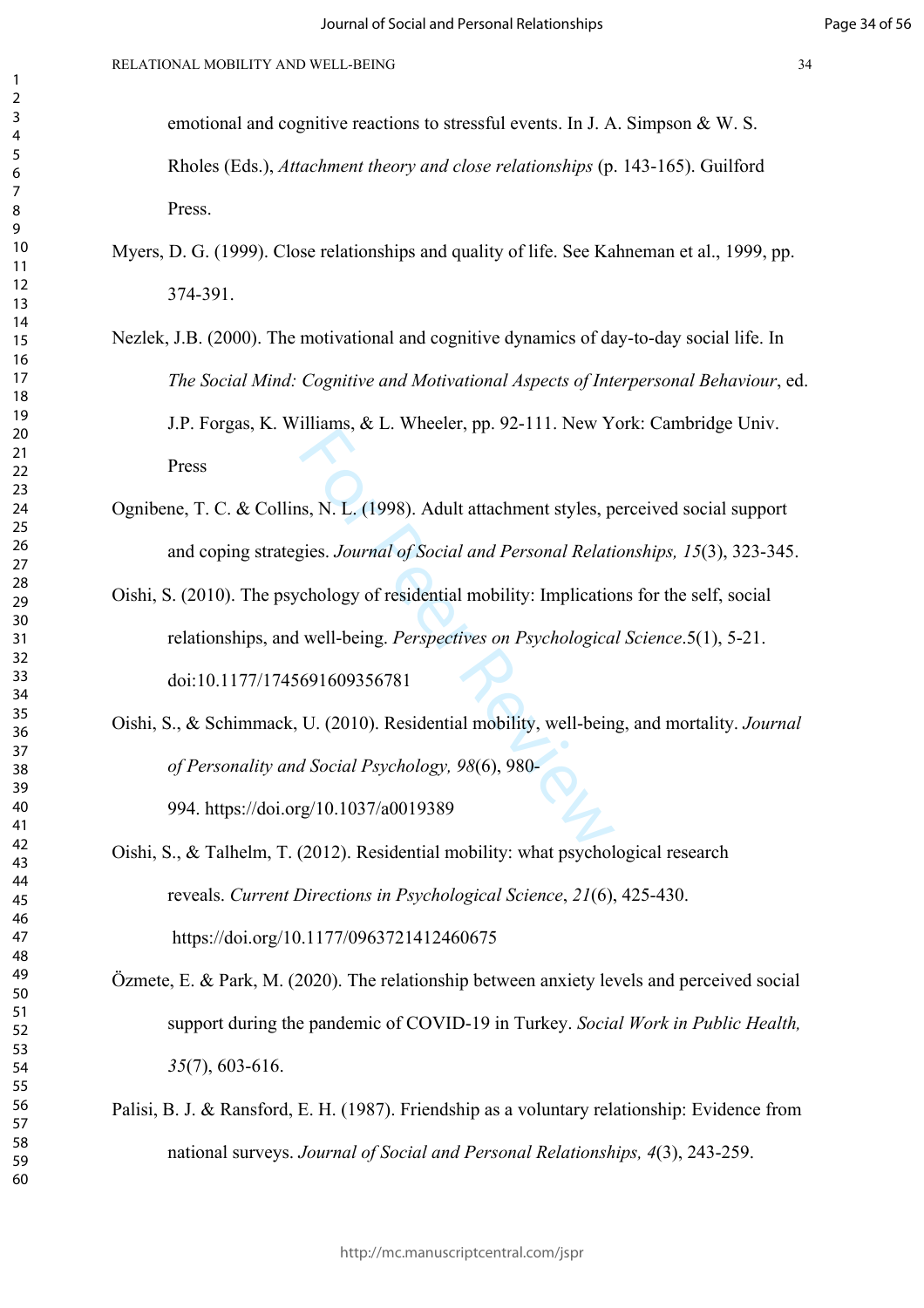RELATIONAL MOBILITY AND WELL-BEING 35

- Patrick, H., Knee, C. R., Canevello, A., & Lonsbary, C. (2007). The role of need fulfillment in relationship functioning and well-being: A self-determination theory perspective. *Journal of Personality and Social Psychology, 92*(3), 434-457.
- Porritt, D. (1979). Social support in crisis: Quantity or quality? *Social Science & Medicine, 13A*, 715-721.
- Preacher, K. J., & Hayes, A. F. (2008). Asymptotic and resampling strategies for assessing and comparing indirect effects in multiple mediator models. *Behavior Research Methods, 40*(3), 879–891. https://doi.org/10.3758/BRM.40.3.879.
- Ryan, R. M. & Deci, E. L. (2001). On happiness and human potentials: A review of research on hedonic and eudaimonic well-being. *Annual Review of Psychology, 52*, 141-166.
- Ryff, C. D. (1989). Happiness is everything, or is it? Explorations on the meaning of psychological well-being. *Journal of Personality and Social Psychology, 57*(6), 1069- 1081.
- For extra the<br>
L. (2001). On happiness and human potential daimonic well-being. Annual Review of P.<br>
iness is everything, or is it? Explorations of<br>
II-being. Journal of Personality and Social<br>
M., Ayanian, J. S., Carr, D. Ryff, C. D., Almeida, D. M., Ayanian, J. S., Carr, D. S., Cleary, P. D., Coe, C., … Williams, D. (2010). *National Survey of Midlife Development in the United States (MIDUS II), 2004-2006: Documentation of psychosocial constructs and composite variables in MIDUS II Project 1.* Ann Arbor, MI: Inter-university Consortium for Political and Social Research.
- San Martin, A., Schug, J., & Maddux, W. W. (2019). Relational mobility and cultural differences in analytic and holistic thinking. *Journal of Personality and Social Psychology, 116*(4), 495-518.
- Sato, K., Yuki, M., & Norasakkunkit, V. (2014). A socio-ecological approach to crosscultural differences in the sensitivity to social rejection: The partially mediating role of relational mobility. *Journal of Cross-Cultural Psychology, 45*(10), 1549-1560.

Schoemann, A. M., Boulton, A. J., & Short, S. D. (2017). Determining power and sample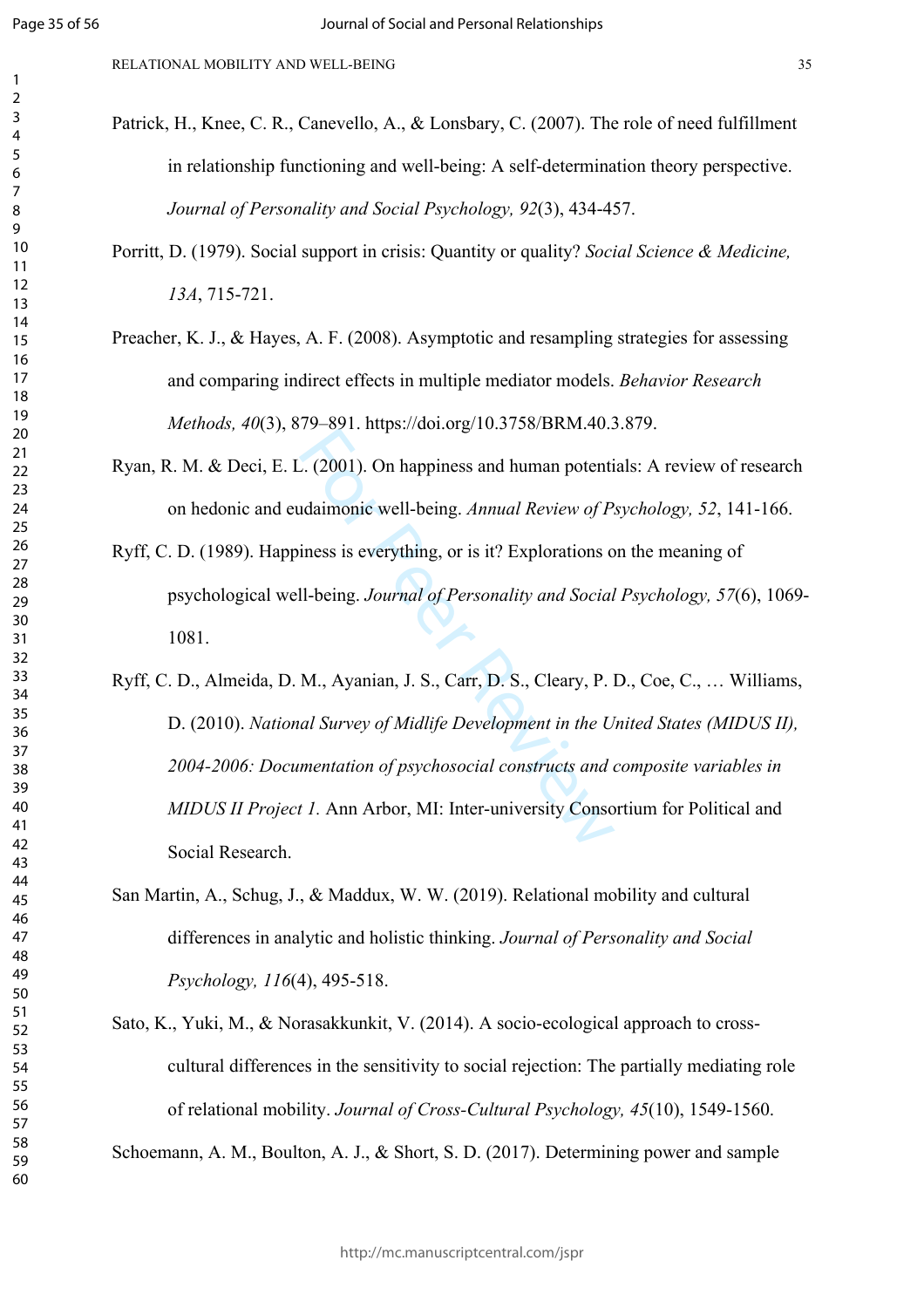size for simple and complex mediation models. *Social Psychological and Personality Science, 8*(4), 379–386. https://doi.org/10.1177/1948550617715068

- Schug, J., Yuki, M., Horikawa, H. & Takemura, K. (2009). Similarity attraction and actually selecting similar others: How cross-societal differences in relational mobility affect interpersonal similarity in Japan and the USA. *Asian Journal of Social Psychology,*  , 95-103.
- Schug, J., Yuki, M., & Maddux, W. (2010). Relational mobility explains between- and within-culture differences in self-disclosure to close friends. *Psychological Science*, *21*(10), 1471–1478. https://doi.org/10.1177/0956797610382786
- Schyns, P. (1998). Crossnational differences in happiness: Economic and cultural factors explored, *Social Indicators Research 43*, pp. 3–26.
- Schwarzer, R., Hahn, A., & Schröder, H. (1994). Social integration and social support in a life crisis: Effects of macrosocial change in East Germany. *American Journal of Community Psychology, 22*(5), 661-683.
- 171–1478. https://doi.org/10.1177/095679<br>
171–1478. https://doi.org/10.1177/095679<br>
171 mational differences in happiness: Economi<br>
171 mate Review A3, pp. 3–26.<br>
28 Schröder, H. (1994). Social integration<br>
171 mate Schröd Sherman, D. K., Kim, H. S., & Taylor, S. E. (2009). Culture and social support: Neural bases and biological impact. In J. Y. Chiao (Ed.), *Progress in Brain Research* (p. 227–237). Elsevier. https://doi.org/10.1016/S0079-6123(09)17816-0
- Skalski, S., Konaszewski, K., Dobrakowski, P., Surzykiewicz, J., Lee, S. A. (2021). Pandemic grief in Poland: Adaptation of a measure and its relationship with social support and resilience. Current Psychology, https://doi.org/10.1007/s12144-021- 01731-6
- Snyder, K. A. & Pearse, W. (2010). Crisis, social support, and the family response: Exploring the narratives of young breast cancer survivors. *Journal of Psychosocial Oncology,*  (4), 413-431.

Spector, P.E., Cooper, C.L., Sanchez, J.I., O'Driscoll, M., Sparks, K., et al. (2001). Do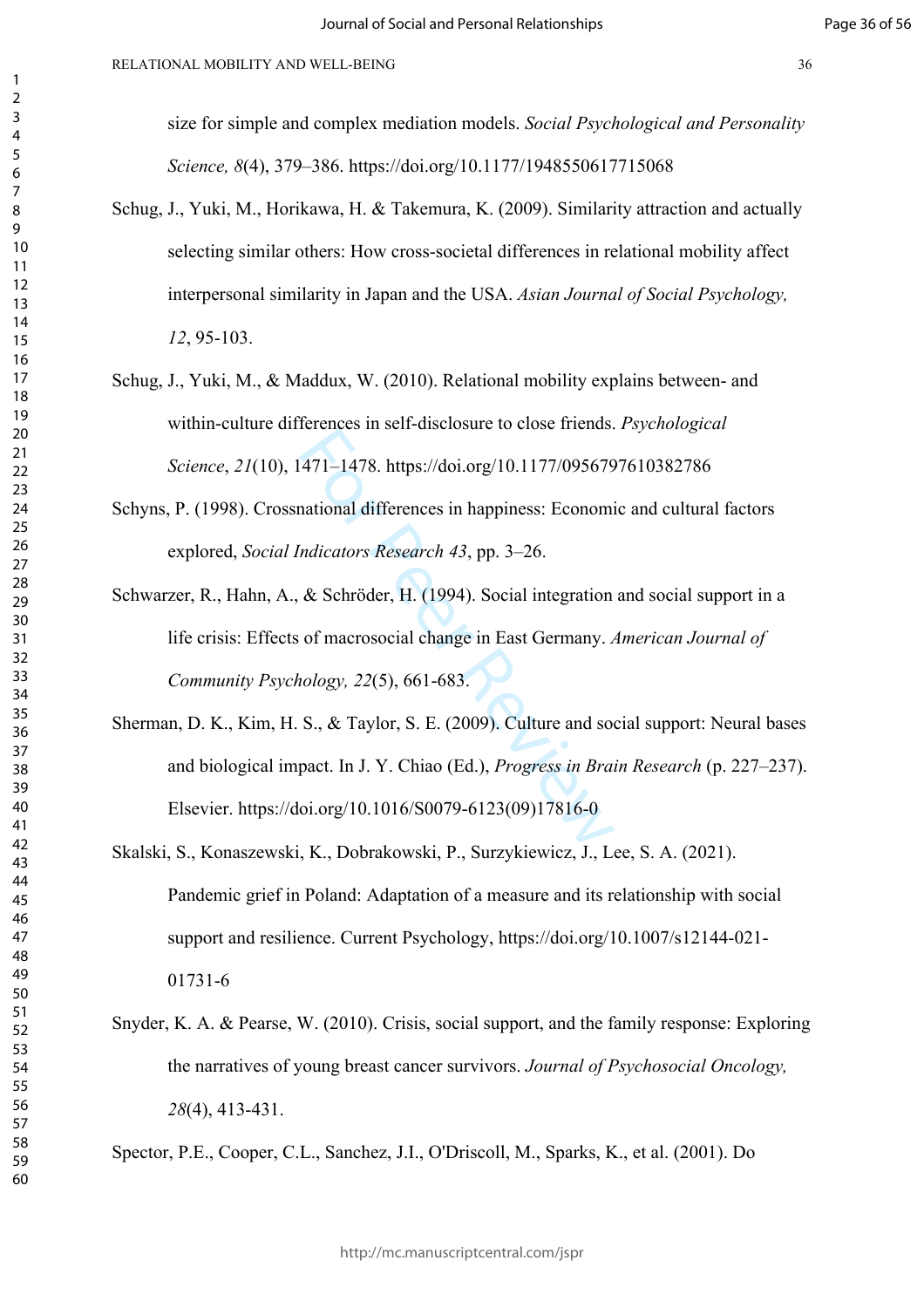#### RELATIONAL MOBILITY AND WELL-BEING 37

national levels of individualism and internal locus of control relate to well-being: an ecological level international study. *Journal of Organizational Behavior, 22*, 815-832

Sternberg, R. J. (1986). A triangular theory of love. *Psychological Review, 93*(2), 119.

- Taylor, S. E., Sherman, D. K., Kim, H. S., Jarcho, J., Takagi, K., & Dunagan, M. S. (2004). Culture and social support: Who seeks it and why? *Journal of Personality and Social Psychology, 87*(3), 354-362.
- For Pr. S., L. S., Perram, E. M., Party, P. M., 2006, M., Jong, J., Kavanagh, C. M., Khutky<br>(2018). Relational mobility predicts social<br>prical farming and threat. Proceedings of th<br>nited States of America, 115(29), 7521-75 Thomson, R., Yuki, M., Talhelm, T., Schug, J., Kito, M., Ayanian, A. H., Becker, J. C., Becker, M., Chiu, C.-y., Choi, H.-S., Ferreira, C. M., Fülöp, M., Gul, P., Houghton-Illera, A. M., Joasoo, M., Jong, J., Kavanagh, C. M., Khutkyy, D., Manzi, C., … Visserman, M. L. (2018). Relational mobility predicts social behaviors in 39 countries and is tied to historical farming and threat. *Proceedings of the National Academy of Sciences of the United States of America, 115*(29), 7521-7526. DOI:10.1073/pnas.1713191115
- Yamada, J., Kito, M., & Yuki, M. (2017). Passion, relational Mobility, and proof of commitment: A comparative socio–ecological analysis of an adaptive emotion in a sexual market. *Evolutionary Psychology*. https://doi.org/10.1177/1474704917746056
- Yuki, M., Sato, K., Takemura, K., & Oishi, S. (2013). Social ecology moderates the association between self-esteem and happiness. *Journal of Experimental Social Psychology, 49*, 741-746.
- Yuki, M., & Schug, J. (2012). Relational mobility: A socioecological approach to personal relationships. In O. Gillath, G. Adams, & A. Kunkel (Eds.), *Decade of Behavior 2000-2010. Relationship Science: Integrating Evolutionary, Neuroscience, and Sociocultural Approaches* (p. 137-151). American Psychological Association. https://doi.org/10.1037/13489-007

Yuki, M., Schug, J., Horikawa, H., Takemura, K., Sato, K., Yokota, K., & Kamaya, K.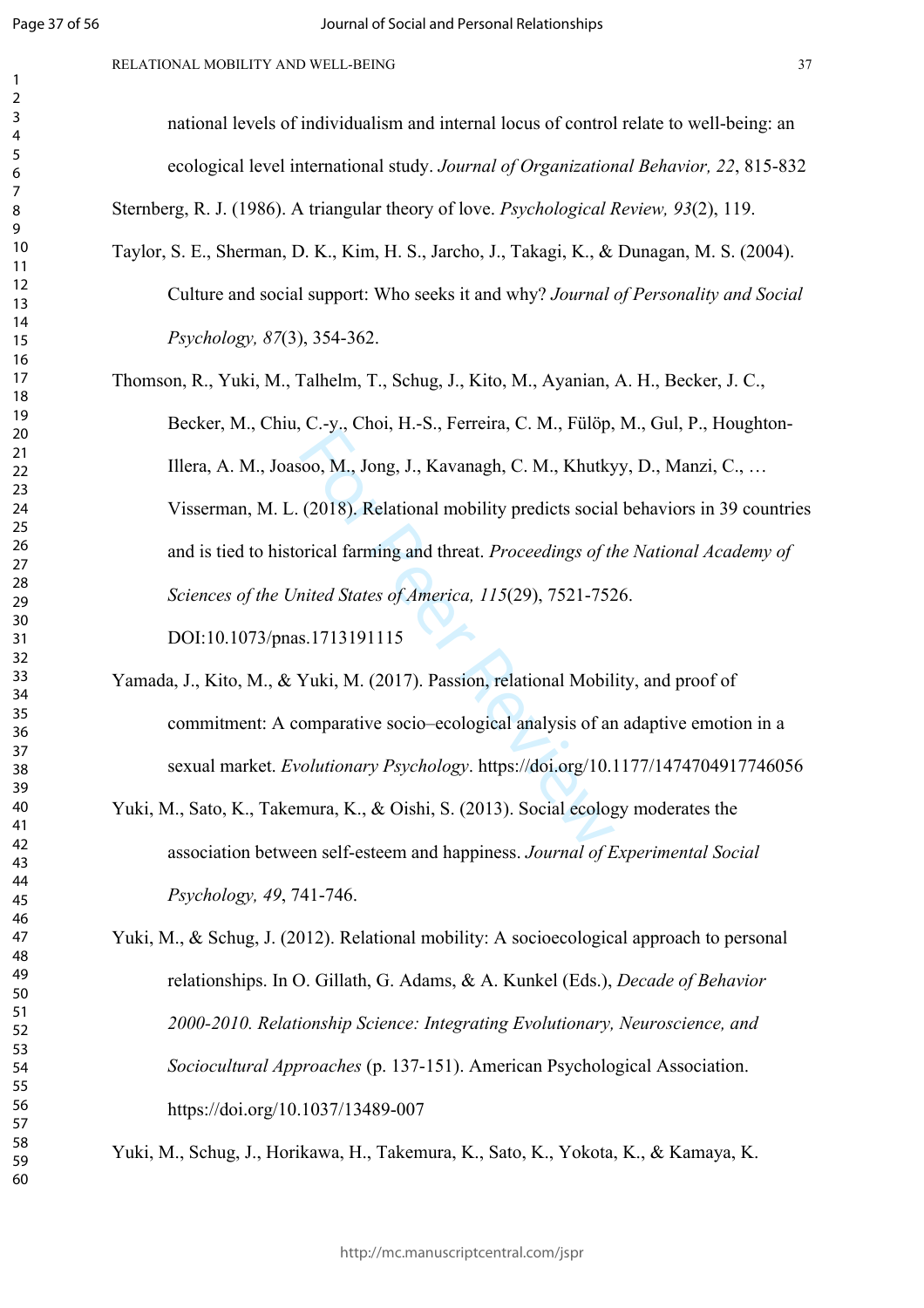(2007). Development of a scale to measure perceptions of relational mobility in society. Working paper. Hokkaido University, Sapporo, Japan.

Zhang, X. & Zao, X. (2021). Relational mobility promotes subjective well-being through control over interpersonal relationships among the Chinese. *Asian Journal of Social Psychology, 24*, 83-97.

For Per Review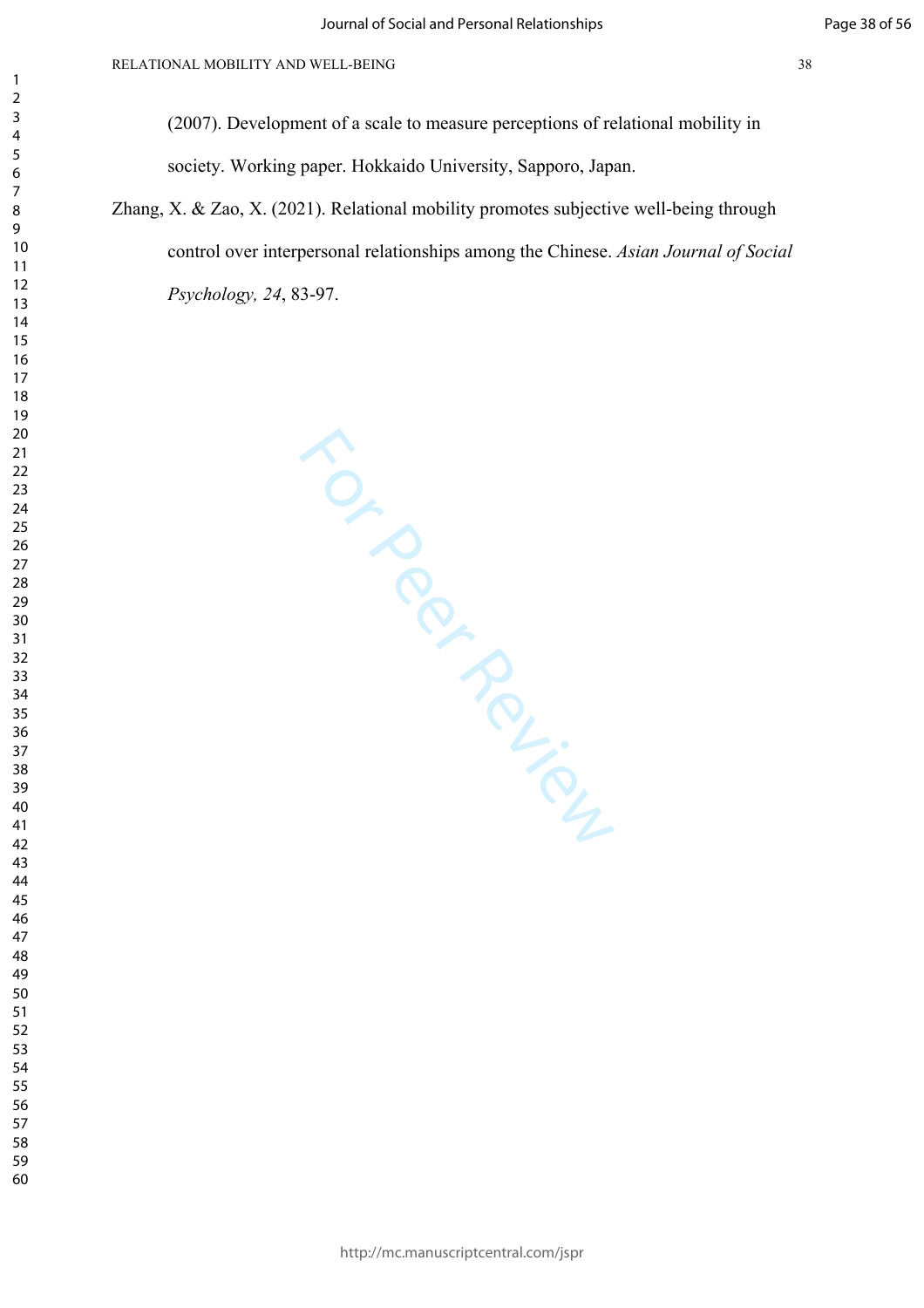$\mathbf{1}$  $\overline{2}$  $\overline{4}$ 

# **Figure 1**

*(a) At the national level, higher relational mobility was associated with higher well-being, and this association was partially accounted for by the quality of people's relationships with their romantic partner and with their closest friend. Associations remained after controlling for endorsement of individualism and GDP per capita in a separate analysis.*

 *(B) At the individual level, higher perceived relational mobility was associated with higher well-being, and this association was partially accounted for by the quality of people's relationships with their best friend and with their closest family member. Trait extraversion and socio-economic status were controlled for in the model.*



*Note*.  $\frac{1}{p}$  < .01,  $\frac{1}{p}$  < .05,  $\frac{1}{p}$  < .01,  $\frac{1}{p}$  ×  $\frac{1}{p}$  < .001.